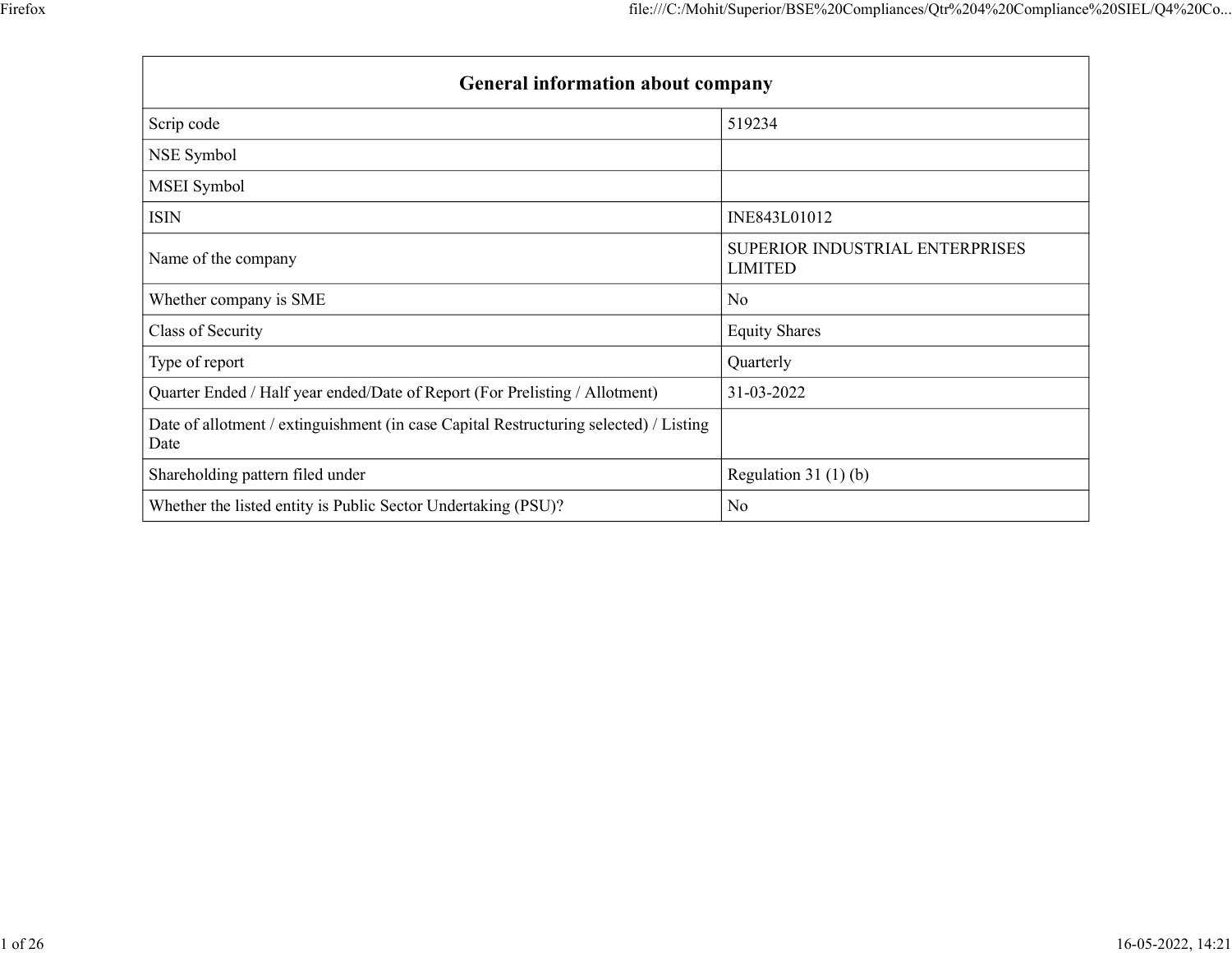|                                                                                              |                                                                                           |                    | file:///C:/Mohit/Superior/BSE%20Compliances/Qtr%204%20Compliance%20SIEL/Q4%20Co |                       |                            |
|----------------------------------------------------------------------------------------------|-------------------------------------------------------------------------------------------|--------------------|---------------------------------------------------------------------------------|-----------------------|----------------------------|
|                                                                                              |                                                                                           | <b>Declaration</b> |                                                                                 |                       |                            |
| Sr.<br>No.                                                                                   | Particular                                                                                | Yes/No             | Promoter and<br>Promoter Group                                                  | Public<br>shareholder | Non Promoter-Non<br>Public |
|                                                                                              | Whether the Listed Entity has issued any partly paid up<br>shares?                        | No                 | No                                                                              | No                    | No                         |
|                                                                                              |                                                                                           |                    |                                                                                 |                       |                            |
|                                                                                              | Whether the Listed Entity has issued any Convertible<br>Securities ?                      | No                 | No                                                                              | No                    | No                         |
|                                                                                              | Whether the Listed Entity has issued any Warrants?                                        | $\rm No$           | No                                                                              | $\rm No$              | No                         |
|                                                                                              | Whether the Listed Entity has any shares against which<br>depository receipts are issued? | $\rm No$           | $\overline{\text{No}}$                                                          | No                    | No                         |
|                                                                                              | Whether the Listed Entity has any shares in locked-in?                                    | $\rm No$           | No                                                                              | $\rm No$              | No                         |
|                                                                                              | Whether any shares held by promoters are pledge or<br>otherwise encumbered?               | No                 | $\overline{\text{No}}$                                                          |                       |                            |
| $\overline{2}$<br>$\overline{3}$<br>$\overline{4}$<br>$5\overline{)}$<br>6<br>$\overline{7}$ | Whether company has equity shares with differential<br>voting rights?                     | No                 | No                                                                              | $\rm No$              | No                         |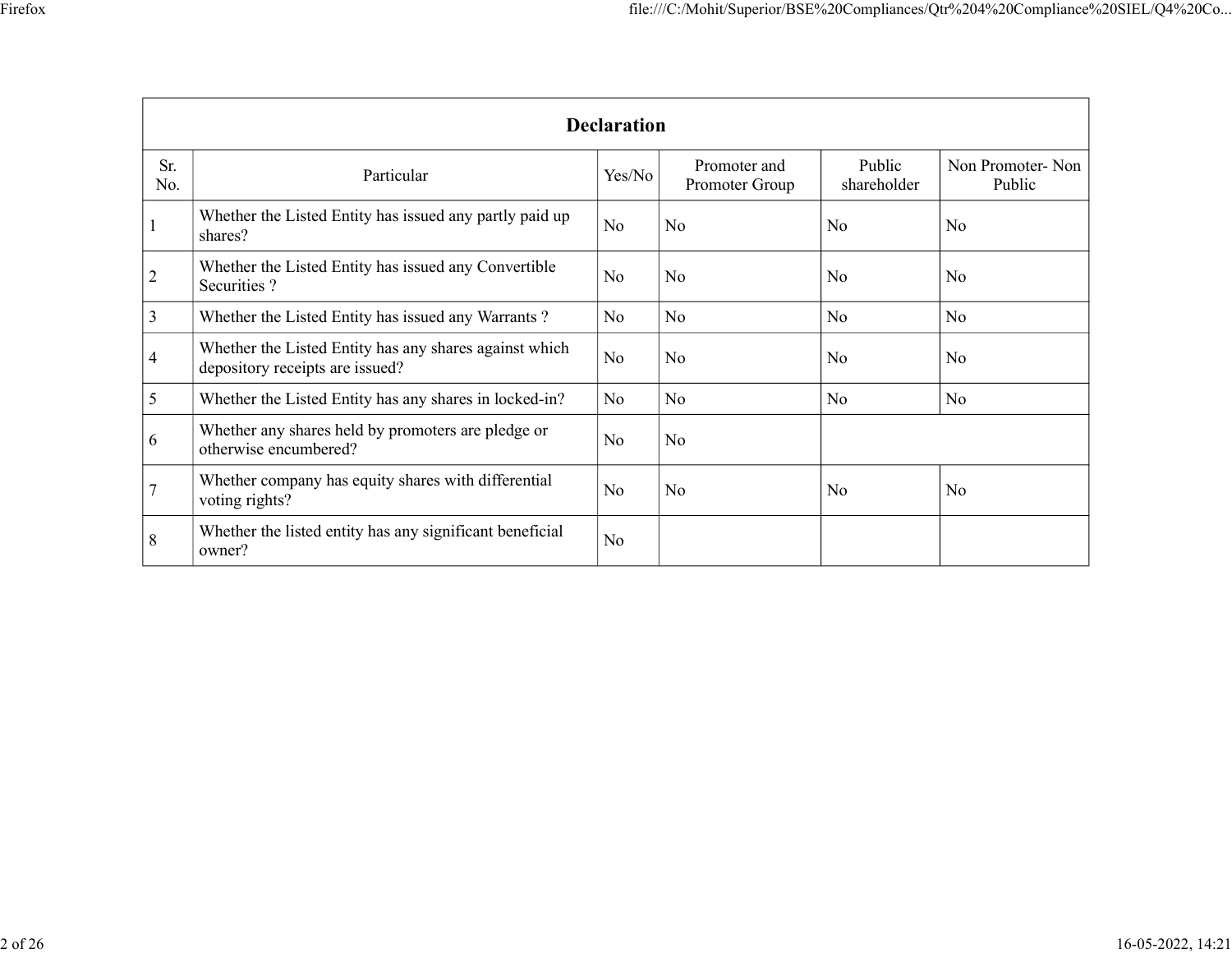|                 |                                         |              |                         |                           |                          |                          | file:///C:/Mohit/Superior/BSE%20Compliances/Qtr%204%20Compliance%20SIEL/Q4%20Co |                           |                                    |                                      |                     |
|-----------------|-----------------------------------------|--------------|-------------------------|---------------------------|--------------------------|--------------------------|---------------------------------------------------------------------------------|---------------------------|------------------------------------|--------------------------------------|---------------------|
|                 |                                         |              |                         |                           |                          |                          |                                                                                 |                           |                                    |                                      |                     |
|                 |                                         |              |                         |                           |                          |                          |                                                                                 |                           |                                    |                                      |                     |
|                 |                                         |              |                         |                           |                          |                          | Table I - Summary Statement holding of specified securities                     |                           |                                    |                                      |                     |
|                 |                                         |              | No. of                  | No. Of<br>Partly<br>paid- | No. Of<br>shares         | Total nos.               | Shareholding as  <br>a $\%$ of total no.<br>of shares                           | class of securities (IX)  |                                    | Number of Voting Rights held in each |                     |
| Category<br>(I) | Category of   Nos. Of<br>shareholder    | shareholders | fully paid<br>up equity | up<br>equity              | underlying<br>Depository | shares held<br>$(VII) =$ | (calculated as<br>per SCRR,                                                     | No of Voting (XIV) Rights |                                    |                                      | Total as a          |
|                 | (II)                                    | (III)        | shares<br>held (IV)     | shares<br>held<br>(V)     | Receipts<br>(VI)         | $(IV)+(V)+$<br>(VI)      | 1957) (VIII) As<br>a % of<br>$(A+B+C2)$                                         | Class eg:<br>$\mathbf X$  | Class<br>$\operatorname{\sf eg:y}$ | Total                                | $%$ of<br>$(A+B+C)$ |
| (A)             | Promoter &<br>Promoter<br>Group         | $11\,$       | 6530536                 |                           |                          | 6530536                  | 47.15                                                                           | 6530536                   |                                    | 6530536                              | 47.15               |
| (B)             | Public                                  | 3725         | 7319464                 |                           |                          | 7319464                  | 52.85                                                                           | 7319464                   |                                    | 7319464                              | 52.85               |
| (C)             | Non<br>Promoter-<br>Non Public          |              |                         |                           |                          |                          |                                                                                 |                           |                                    |                                      |                     |
| (C1)            | Shares<br>underlying<br><b>DRs</b>      |              |                         |                           |                          |                          |                                                                                 |                           |                                    |                                      |                     |
|                 | Shares held<br>by<br>Employee<br>Trusts |              |                         |                           |                          |                          |                                                                                 |                           |                                    |                                      |                     |
| (C2)            |                                         | 3736         | 13850000                |                           |                          | 13850000                 | $100\,$                                                                         | 13850000                  |                                    | 13850000 100                         |                     |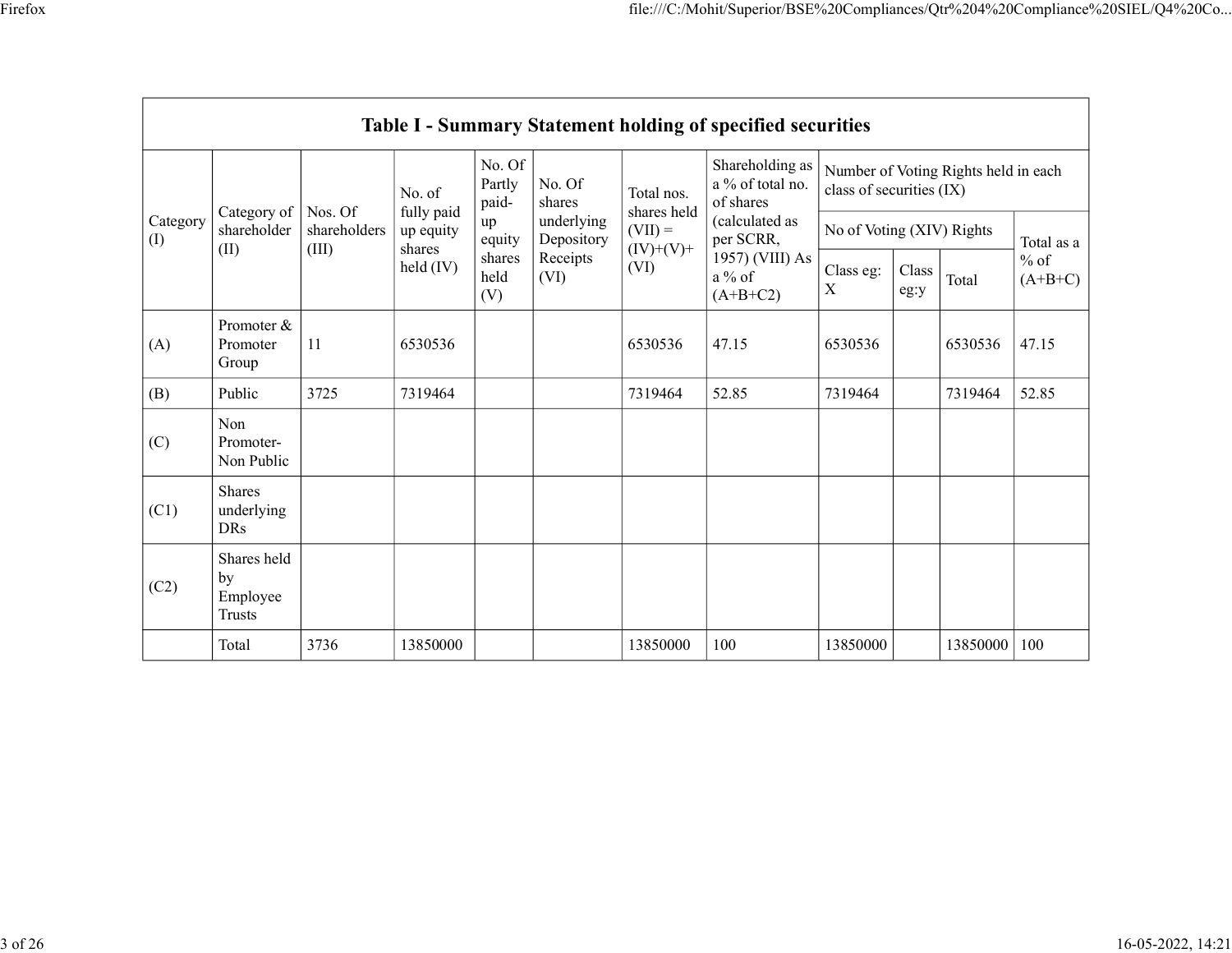|           |                                         |                                                      |                                | No. Of Shares                                    | file:///C:/Mohit/Superior/BSE%20Compliances/Qtr%204%20Compliance%20SIEL/Q4%20Co<br>Table I - Summary Statement holding of specified securities<br>Shareholding, as<br>a % assuming full | Number of                 |                                         | Shares | Number of                                                                                                                             |                                       |
|-----------|-----------------------------------------|------------------------------------------------------|--------------------------------|--------------------------------------------------|-----------------------------------------------------------------------------------------------------------------------------------------------------------------------------------------|---------------------------|-----------------------------------------|--------|---------------------------------------------------------------------------------------------------------------------------------------|---------------------------------------|
| Category  | Category of<br>shareholder              | No. Of<br>Shares<br>Underlying                       | No. of<br>Shares<br>Underlying | Underlying<br>Outstanding<br>convertible         | conversion of<br>convertible<br>securities (as a                                                                                                                                        | Locked in<br>shares (XII) |                                         | (XIII) | pledged or<br>otherwise<br>encumbered                                                                                                 | Number of<br>equity shares<br>held in |
| $\rm (I)$ | (II)                                    | Outstanding<br>convertible<br>securities (X) $ (Xi)$ | Outstanding<br>Warrants        | securities and<br>No. Of<br>Warrants (Xi)<br>(a) | percentage of<br>diluted share<br>capital) (XI)=<br>(VII)+(X) As a %<br>of (A+B+C2)                                                                                                     | (b)                       | As a $\%$<br>of total<br>Shares<br>held | (a)    | As a $\%$<br>$\begin{array}{ c c c } \hline \text{No.} & \text{of total} \\ \hline \text{(a)} & \text{Shares} \end{array}$<br>held(b) | dematerialized<br>form $(XIV)$        |
| (A)       | Promoter &<br>Promoter<br>Group         |                                                      |                                |                                                  | 47.15                                                                                                                                                                                   |                           |                                         |        |                                                                                                                                       | 6415536                               |
| (B)       | Public                                  |                                                      |                                |                                                  | 52.85                                                                                                                                                                                   |                           |                                         |        |                                                                                                                                       | 5962853                               |
| (C)       | Non<br>Promoter-<br>Non Public          |                                                      |                                |                                                  |                                                                                                                                                                                         |                           |                                         |        |                                                                                                                                       |                                       |
| (C1)      | Shares<br>underlying<br>DRs             |                                                      |                                |                                                  |                                                                                                                                                                                         |                           |                                         |        |                                                                                                                                       |                                       |
| (C2)      | Shares held<br>by<br>Employee<br>Trusts |                                                      |                                |                                                  |                                                                                                                                                                                         |                           |                                         |        |                                                                                                                                       |                                       |
|           | Total                                   |                                                      |                                |                                                  | $100\,$                                                                                                                                                                                 |                           |                                         |        |                                                                                                                                       | 12378389                              |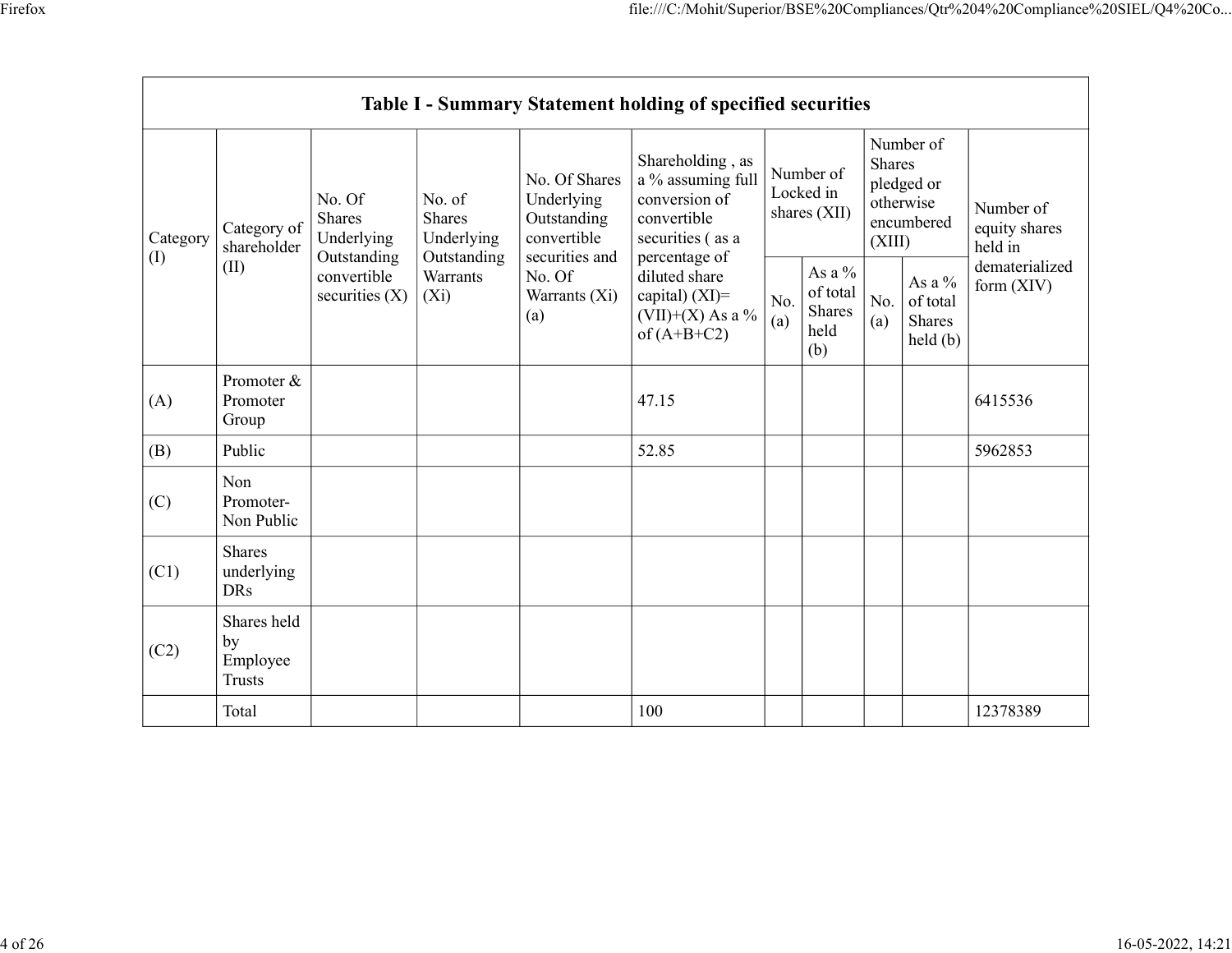|                                                                               |                                                                                      |                                         |                      |                 |                                         |                     |                             |                   | file:///C:/Mohit/Superior/BSE%20Compliances/Qtr%204%20Compliance%20SIEL/Q4%20Co |                  |
|-------------------------------------------------------------------------------|--------------------------------------------------------------------------------------|-----------------------------------------|----------------------|-----------------|-----------------------------------------|---------------------|-----------------------------|-------------------|---------------------------------------------------------------------------------|------------------|
|                                                                               |                                                                                      |                                         |                      |                 |                                         |                     |                             |                   |                                                                                 |                  |
|                                                                               |                                                                                      |                                         |                      |                 |                                         |                     |                             |                   |                                                                                 |                  |
|                                                                               | Table II - Statement showing shareholding pattern of the Promoter and Promoter Group |                                         |                      |                 |                                         |                     |                             |                   |                                                                                 |                  |
|                                                                               |                                                                                      |                                         |                      |                 |                                         |                     |                             |                   |                                                                                 |                  |
|                                                                               |                                                                                      |                                         |                      | No.<br>Of       | No. Of                                  | Total nos.          | Shareholding  <br>as a % of |                   | Number of Voting Rights held in<br>each class of securities (IX)                |                  |
|                                                                               | Category & Name   Nos. Of                                                            |                                         | No. of<br>fully paid | Partly<br>paid- | shares                                  | shares              | total no. of<br>shares      |                   |                                                                                 | Total            |
| Sr.                                                                           | of the<br>Shareholders (I)                                                           | shareholders $\vert$ up equity<br>(III) | shares               | up<br>equity    | underlying   held $(VII)$<br>Depository | $=$                 | (calculated<br>as per SCRR, |                   | No of Voting (XIV) Rights                                                       | as a $\%$        |
|                                                                               |                                                                                      |                                         | held $(IV)$          | shares<br>held  | Receipts<br>(VI)                        | $(IV)+(V)+$<br>(VI) | 1957) (VIII)                | Class eg:   Class |                                                                                 | of<br>Total      |
|                                                                               |                                                                                      |                                         |                      | (V)             |                                         |                     | As a % of<br>(A+B+C2)       | $\mathbf X$       | Total<br>eg:y                                                                   | Voting<br>rights |
| A                                                                             | Table II - Statement showing shareholding pattern of the Promoter and Promoter Group |                                         |                      |                 |                                         |                     |                             |                   |                                                                                 |                  |
| (1)                                                                           | Indian                                                                               |                                         |                      |                 |                                         |                     |                             |                   |                                                                                 |                  |
| (a)                                                                           | Individuals/Hindu<br>undivided Family $\Big 6\Big $                                  |                                         | 1352797              |                 |                                         | 1352797             | 9.77                        | 1352797           | 1352797                                                                         | 9.77             |
| (d)                                                                           | Any Other<br>(specify)                                                               | $5\overline{)}$                         | 5177739              |                 |                                         | 5177739             | 37.38                       | 5177739           | 5177739                                                                         | 37.38            |
| Sub-Total<br>(A)(1)                                                           |                                                                                      | 11                                      | 6530536              |                 |                                         | 6530536             | 47.15                       | 6530536           | 6530536                                                                         | 47.15            |
| (2)                                                                           | Foreign                                                                              |                                         |                      |                 |                                         |                     |                             |                   |                                                                                 |                  |
| Total<br>Shareholding<br>of Promoter<br>and<br>Promoter<br>Group<br>$(A)=(A)$ |                                                                                      | 11                                      | 6530536              |                 |                                         | 6530536             | 47.15                       | 6530536           | 6530536                                                                         | 47.15            |
| $(1)+(A)(2)$                                                                  |                                                                                      |                                         |                      |                 |                                         |                     |                             |                   |                                                                                 |                  |
| $\, {\bf B}$                                                                  | Table III - Statement showing shareholding pattern of the Public shareholder         |                                         |                      |                 |                                         |                     |                             |                   |                                                                                 |                  |
| (1)                                                                           | Institutions                                                                         |                                         |                      |                 |                                         |                     |                             |                   |                                                                                 |                  |
| (3)                                                                           | Non-institutions                                                                     |                                         |                      |                 |                                         |                     |                             |                   |                                                                                 |                  |
|                                                                               | Individuals -<br>i.Individual<br>shareholders                                        | 3679                                    | 1749095              |                 |                                         | 1749095             | 12.63                       | 1749095           | 1749095                                                                         | 12.63            |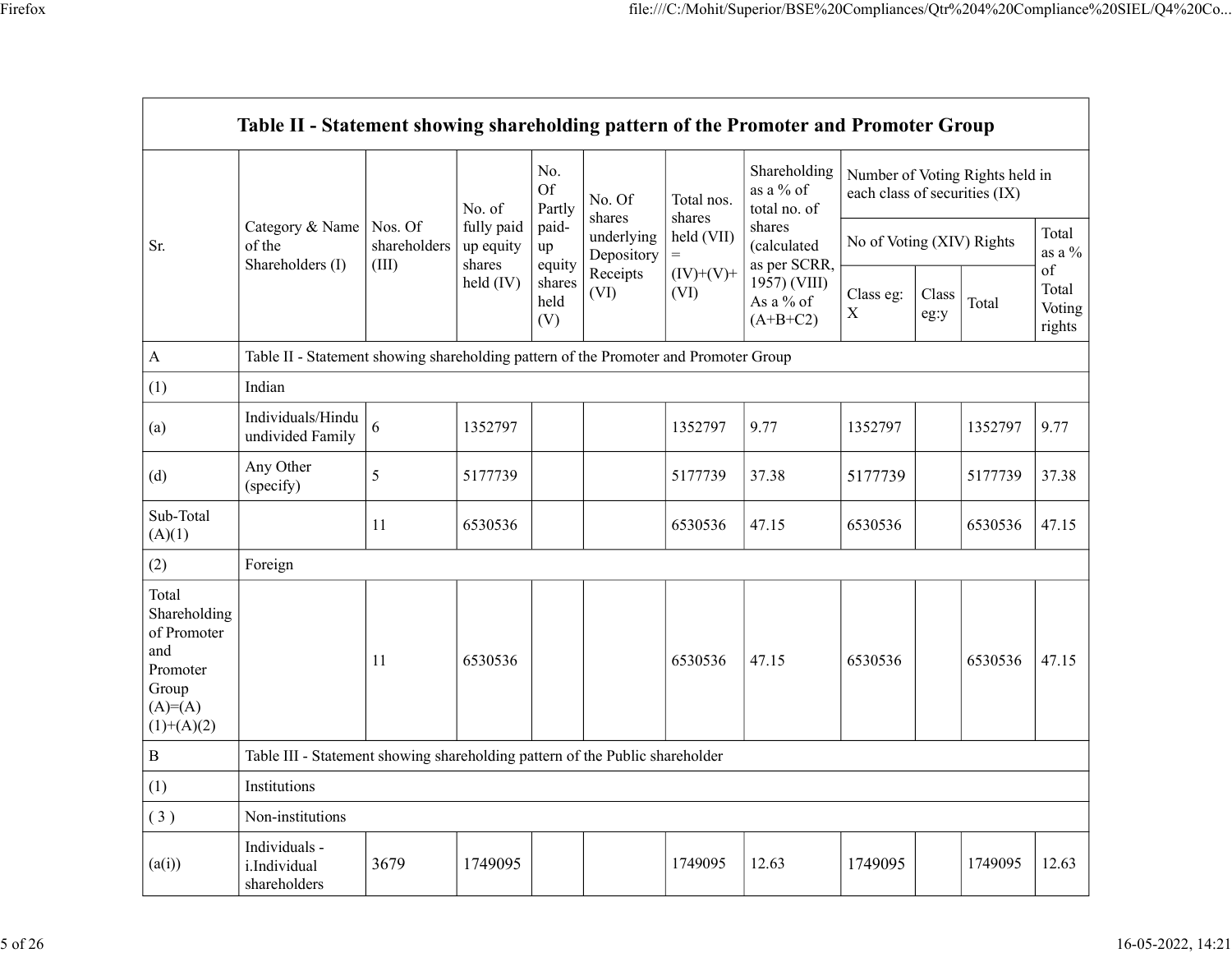|                                                                         |                                                                                                                     |                |          |                                                                                               |       | file:///C:/Mohit/Superior/BSE%20Compliances/Qtr%204%20Compliance%20SIEL/Q4%20Co |                |       |
|-------------------------------------------------------------------------|---------------------------------------------------------------------------------------------------------------------|----------------|----------|-----------------------------------------------------------------------------------------------|-------|---------------------------------------------------------------------------------|----------------|-------|
|                                                                         | holding nominal<br>share capital up to<br>Rs. 2 lakhs.                                                              |                |          |                                                                                               |       |                                                                                 |                |       |
| (a(ii))                                                                 | Individuals - ii.<br>Individual<br>shareholders<br>holding nominal<br>share capital in<br>excess of Rs. 2<br>lakhs. | 24             | 3799877  | 3799877                                                                                       | 27.44 | 3799877                                                                         | 3799877        | 27.44 |
| (b)                                                                     | NBFCs registered<br>with RBI                                                                                        | $\overline{2}$ | 26350    | 26350                                                                                         | 0.19  | 26350                                                                           | 26350          | 0.19  |
| (e)                                                                     | Any Other<br>(specify)                                                                                              | 20             | 1744142  | 1744142                                                                                       | 12.59 | 1744142                                                                         | 1744142        | 12.59 |
| Sub-Total<br>(B)(3)                                                     |                                                                                                                     | 3725           | 7319464  | 7319464                                                                                       | 52.85 | 7319464                                                                         | 7319464        | 52.85 |
| Total Public<br>Shareholding<br>$(B)= (B)$<br>$(1)+(B)$<br>$(2)+(B)(3)$ |                                                                                                                     | 3725           | 7319464  | 7319464                                                                                       | 52.85 | 7319464                                                                         | 7319464        | 52.85 |
| $\mathbf C$                                                             |                                                                                                                     |                |          | Table IV - Statement showing shareholding pattern of the Non Promoter- Non Public shareholder |       |                                                                                 |                |       |
| Total (<br>$A+B+C2$ )                                                   |                                                                                                                     | 3736           | 13850000 | 13850000   100                                                                                |       | 13850000                                                                        | 13850000 100   |       |
| Total                                                                   |                                                                                                                     | 3736           | 13850000 | 13850000   100                                                                                |       | 13850000                                                                        | 13850000   100 |       |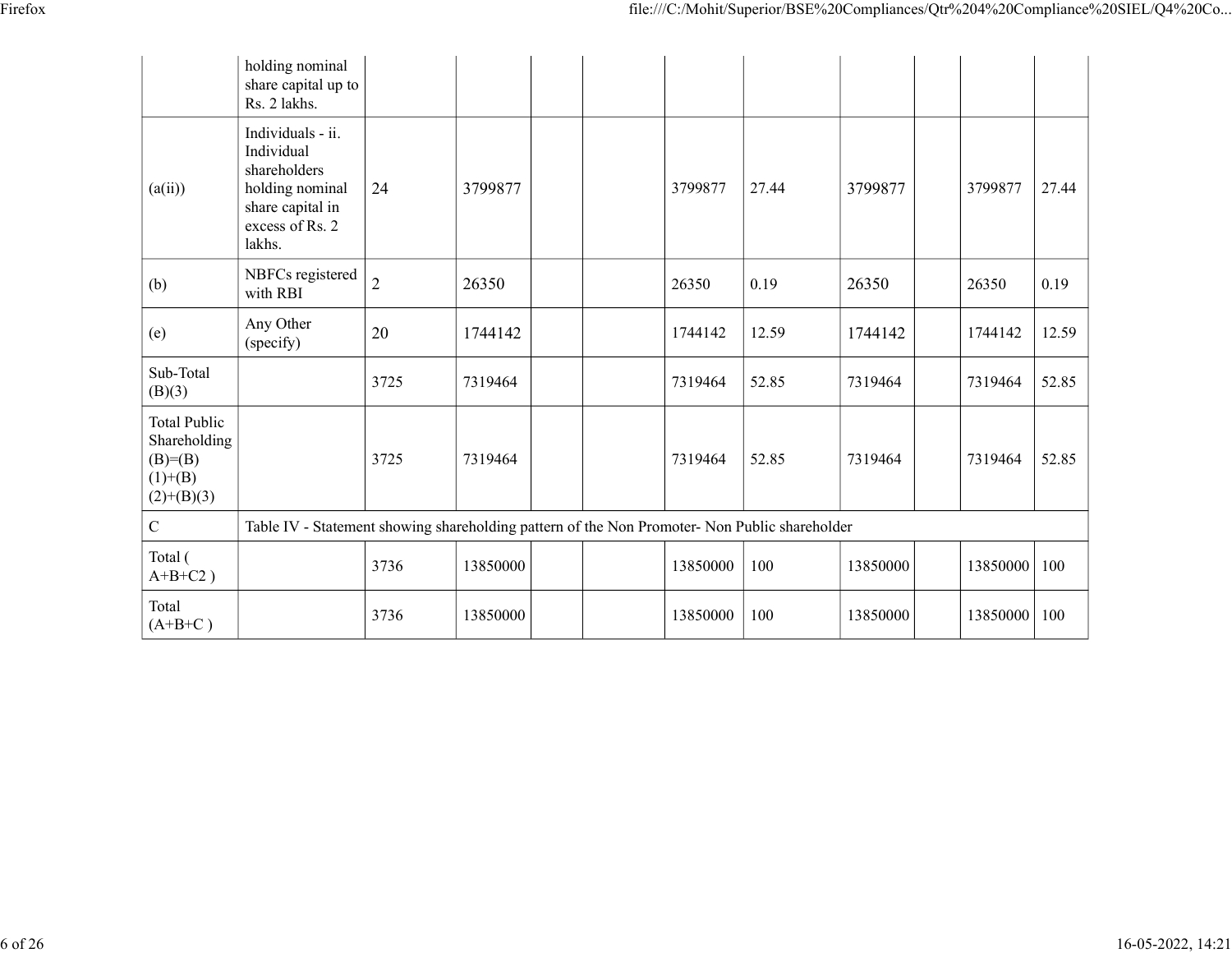|                                                                                         | Table II - Statement showing shareholding pattern of the Promoter and Promoter Group |               |                                                                             |                                                                                                            |     |                                                             |                  |                                                            |                                       |
|-----------------------------------------------------------------------------------------|--------------------------------------------------------------------------------------|---------------|-----------------------------------------------------------------------------|------------------------------------------------------------------------------------------------------------|-----|-------------------------------------------------------------|------------------|------------------------------------------------------------|---------------------------------------|
| Sr.                                                                                     | No. Of Shares<br>Underlying<br>Underlying<br>Outstanding<br>Outstanding              | No. of Shares | No. Of Shares<br>Underlying<br>Outstanding<br>convertible<br>securities and | Shareholding, as a<br>% assuming full<br>conversion of<br>convertible<br>securities (as a<br>percentage of |     | Number of<br>Locked in<br>shares (XII)                      | Shares<br>(XIII) | Number of<br>pledged or<br>otherwise<br>encumbered         | Number of<br>equity shares<br>held in |
|                                                                                         | convertible<br>securities (X)                                                        |               | Warrants $(X_i)$   No. Of<br>Warrants (Xi)<br>(a)                           | diluted share<br>capital) (XI)=<br>$(VII)+(X)$ As a %<br>of $(A+B+C2)$                                     | (a) | As a $\%$<br>No. of total $\vert$ No.<br>Shares<br>held (b) | (a)              | As a $\%$<br>of total<br>Shares<br>$\text{held}(\text{b})$ | dematerialized<br>form (XIV)          |
| $\bf{A}$                                                                                | Table II - Statement showing shareholding pattern of the Promoter and Promoter Group |               |                                                                             |                                                                                                            |     |                                                             |                  |                                                            |                                       |
| (1)                                                                                     | Indian                                                                               |               |                                                                             |                                                                                                            |     |                                                             |                  |                                                            |                                       |
| (a)                                                                                     |                                                                                      |               |                                                                             | 9.77                                                                                                       |     |                                                             |                  |                                                            | 1272797                               |
| (d)                                                                                     |                                                                                      |               |                                                                             | 37.38                                                                                                      |     |                                                             |                  |                                                            | 5142739                               |
| Sub-Total<br>(A)(1)                                                                     |                                                                                      |               |                                                                             | 47.15                                                                                                      |     |                                                             |                  |                                                            | 6415536                               |
| (2)                                                                                     | Foreign                                                                              |               |                                                                             |                                                                                                            |     |                                                             |                  |                                                            |                                       |
| Total<br>Shareholding of<br>Promoter and<br>Promoter Group<br>$(A)=(A)$<br>$(1)+(A)(2)$ |                                                                                      |               |                                                                             | 47.15                                                                                                      |     |                                                             |                  |                                                            | 6415536                               |
| $\, {\bf B}$                                                                            | Table III - Statement showing shareholding pattern of the Public shareholder         |               |                                                                             |                                                                                                            |     |                                                             |                  |                                                            |                                       |
| (1)                                                                                     | Institutions                                                                         |               |                                                                             |                                                                                                            |     |                                                             |                  |                                                            |                                       |
| (3)                                                                                     | Non-institutions                                                                     |               |                                                                             |                                                                                                            |     |                                                             |                  |                                                            |                                       |
| (a(i))                                                                                  |                                                                                      |               |                                                                             | 12.63                                                                                                      |     |                                                             |                  |                                                            | 568484                                |
| (a(ii))                                                                                 |                                                                                      |               |                                                                             | 27.44                                                                                                      |     |                                                             |                  |                                                            | 3699877                               |
| (b)                                                                                     |                                                                                      |               |                                                                             | 0.19                                                                                                       |     |                                                             |                  |                                                            | 50                                    |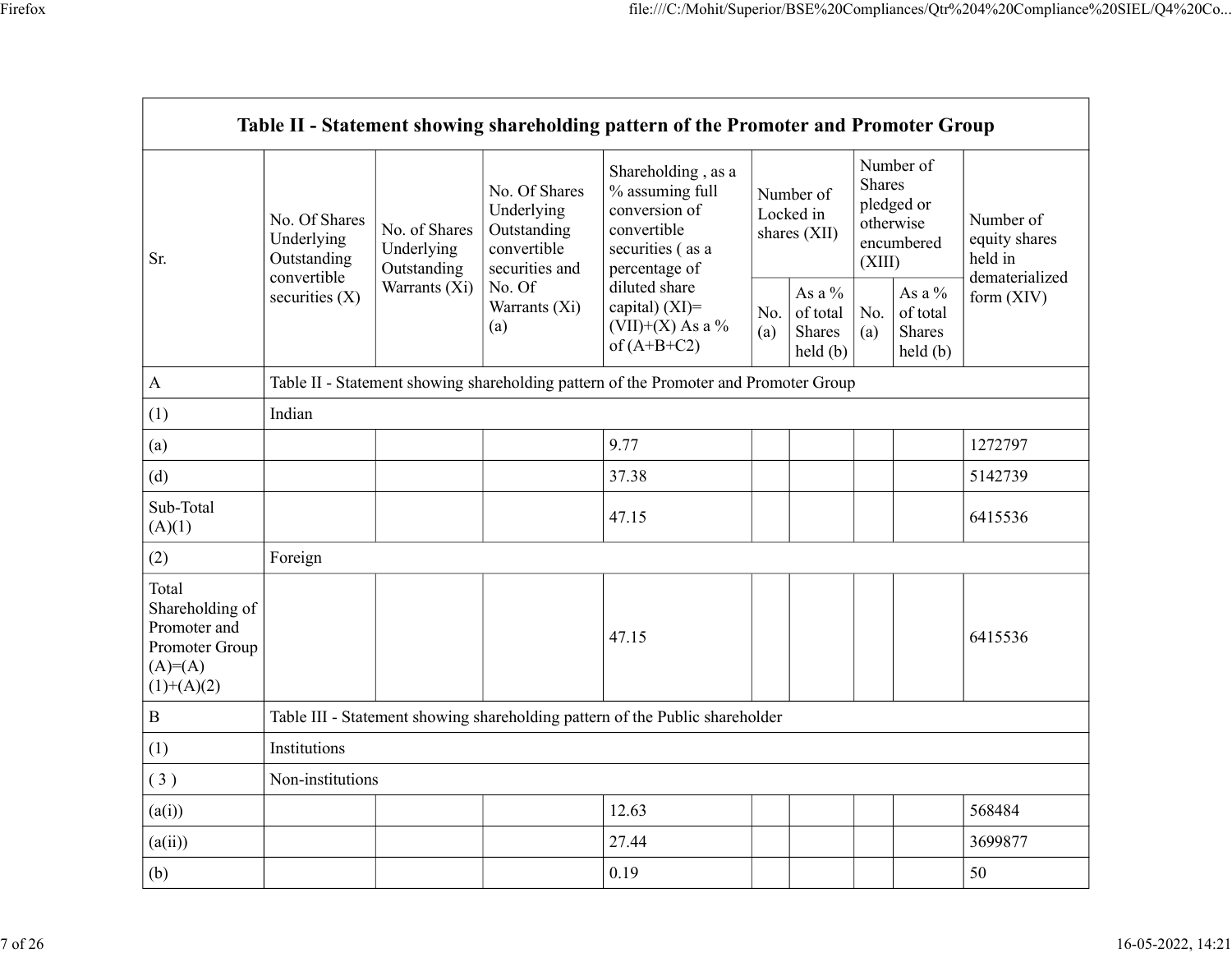|                                                  |                                                                                               | file:///C:/Mohit/Superior/BSE%20Compliances/Qtr%204%20Compliance%20SIEL/Q4%20Co |  |
|--------------------------------------------------|-----------------------------------------------------------------------------------------------|---------------------------------------------------------------------------------|--|
|                                                  |                                                                                               |                                                                                 |  |
|                                                  |                                                                                               |                                                                                 |  |
| (e)                                              | 12.59                                                                                         | 1694442                                                                         |  |
| Sub-Total<br>(B)(3)                              | 52.85                                                                                         | 5962853                                                                         |  |
| Total Public<br>Shareholding<br>$(B)=(B)(1)+(B)$ | 52.85                                                                                         | 5962853                                                                         |  |
| $(2)+(B)(3)$<br>$\mathbf C$                      | Table IV - Statement showing shareholding pattern of the Non Promoter- Non Public shareholder |                                                                                 |  |
| Total (<br>$A+B+C2$ )                            | 100                                                                                           | 12378389                                                                        |  |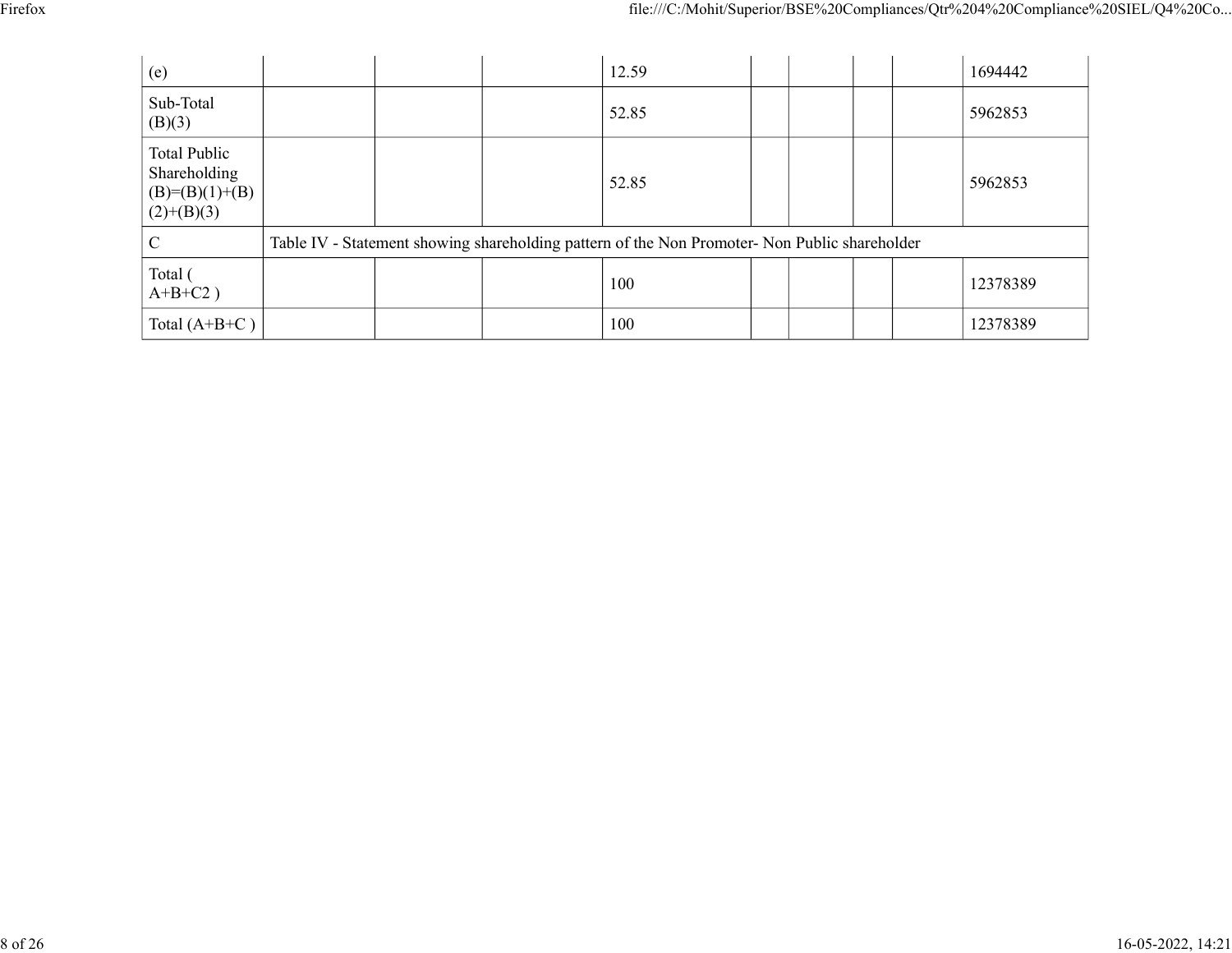|                                                                                                                      |                                |                                                               |                                    | file:///C:/Mohit/Superior/BSE%20Compliances/Qtr%204%20Compliance%20SIEL/Q4%20Co |                                  |                         |
|----------------------------------------------------------------------------------------------------------------------|--------------------------------|---------------------------------------------------------------|------------------------------------|---------------------------------------------------------------------------------|----------------------------------|-------------------------|
|                                                                                                                      |                                |                                                               |                                    |                                                                                 |                                  |                         |
|                                                                                                                      |                                |                                                               |                                    |                                                                                 |                                  |                         |
|                                                                                                                      |                                |                                                               |                                    |                                                                                 |                                  |                         |
|                                                                                                                      |                                |                                                               |                                    |                                                                                 |                                  |                         |
|                                                                                                                      |                                |                                                               | Individuals/Hindu undivided Family |                                                                                 |                                  |                         |
| Searial No.                                                                                                          | $\mathbf{1}$                   | $\overline{2}$                                                | $\mathfrak{Z}$                     | $\overline{4}$                                                                  | $\mathfrak{S}$                   | 6                       |
| Name of the<br>Shareholders (I)                                                                                      | ${\rm ASHOK}$<br><b>SAXENA</b> | <b>RASHMI KANT</b><br><b>MITTAL</b>                           | PRABHA RANI<br><b>AGRAWAL</b>      | <b>DEEPTI</b><br>AGRAWAL                                                        | <b>SANJEEV</b><br><b>AGRAWAL</b> | <b>ANANT</b><br>AGARWAL |
| PAN $(II)$                                                                                                           | AXNPS7152H                     | ANIPM9957D                                                    | AAMPA0572D                         | AAMPA0573C                                                                      | ABOPA4675N                       | AFSPA0559F              |
| No. of fully paid<br>up equity shares<br>held (IV)                                                                   | 20000                          | 20000                                                         | 50000                              | 518942                                                                          | 669036                           | 74819                   |
| No. Of Partly paid-<br>up equity shares<br>held(V)                                                                   |                                |                                                               |                                    |                                                                                 |                                  |                         |
| No. Of shares<br>underlying<br>Depository<br>Receipts (VI)                                                           |                                |                                                               |                                    |                                                                                 |                                  |                         |
| Total nos. shares<br>$\text{held (VII)} =$<br>$(IV)+(V)+(VI)$                                                        | 20000                          | 20000                                                         | 50000                              | 518942                                                                          | 669036                           | 74819                   |
| Shareholding as a<br>% of total no. of<br>shares (calculated<br>as per SCRR,<br>1957) (VIII) As a<br>% of $(A+B+C2)$ | 0.14                           | 0.14                                                          | 0.36                               | 3.75                                                                            | 4.83                             | 0.54                    |
|                                                                                                                      |                                | Number of Voting Rights held in each class of securities (IX) |                                    |                                                                                 |                                  |                         |
| Class eg:X                                                                                                           | 20000                          | 20000                                                         | 50000                              | 518942                                                                          | 669036                           | 74819                   |
| Class eg:y                                                                                                           |                                |                                                               |                                    |                                                                                 |                                  |                         |
| Total                                                                                                                | 20000                          | 20000                                                         | 50000                              | 518942                                                                          | 669036                           | 74819                   |
| Total as a $\%$ of<br>Total Voting rights                                                                            | 0.14                           | 0.14                                                          | 0.36                               | 3.75                                                                            | 4.83                             | 0.54                    |
| No. Of Shares<br>Underlying                                                                                          |                                |                                                               |                                    |                                                                                 |                                  |                         |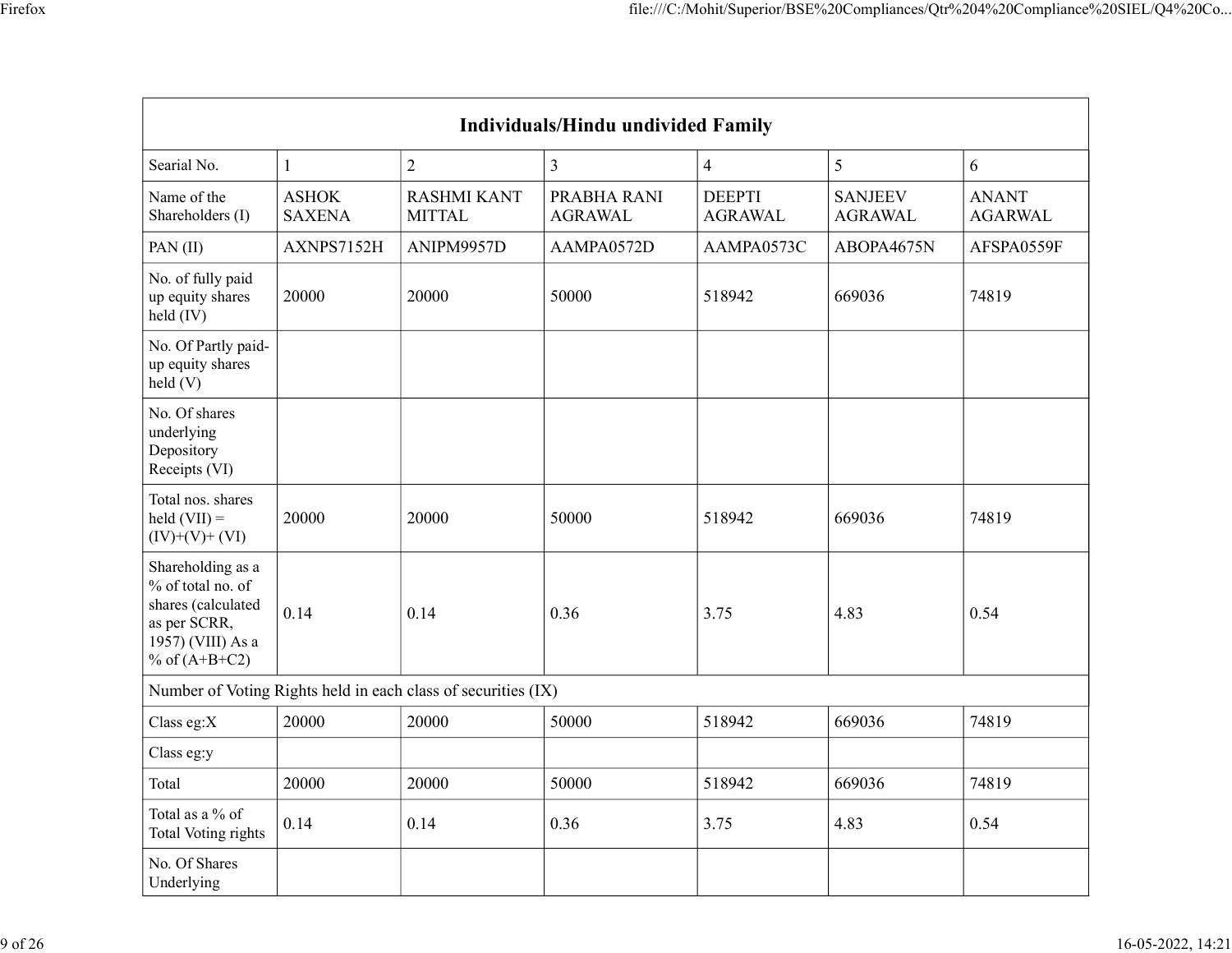|                                                                                                                 |              |                                                         |       | file:///C:/Mohit/Superior/BSE%20Compliances/Qtr%204%20Compliance%20SIEL/Q4%20Co |        |       |
|-----------------------------------------------------------------------------------------------------------------|--------------|---------------------------------------------------------|-------|---------------------------------------------------------------------------------|--------|-------|
|                                                                                                                 |              |                                                         |       |                                                                                 |        |       |
| Outstanding<br>convertible<br>securities $(X)$                                                                  |              |                                                         |       |                                                                                 |        |       |
| No. of Shares<br>Underlying<br>Outstanding<br>Warrants (Xi)                                                     |              |                                                         |       |                                                                                 |        |       |
| No. Of Shares                                                                                                   |              |                                                         |       |                                                                                 |        |       |
| Underlying<br>Outstanding<br>convertible                                                                        |              |                                                         |       |                                                                                 |        |       |
| securities and No.<br>Of Warrants (Xi)<br>(a)                                                                   |              |                                                         |       |                                                                                 |        |       |
| Shareholding , as a<br>$%$ assuming full<br>conversion of                                                       |              |                                                         |       |                                                                                 |        |       |
| convertible                                                                                                     |              |                                                         |       |                                                                                 |        |       |
| securities (as a<br>percentage of<br>diluted share<br>capital) (XI)=<br>$(VII)+(Xi)(a)$ As a<br>% of $(A+B+C2)$ | 0.14         | 0.14                                                    | 0.36  | 3.75                                                                            | 4.83   | 0.54  |
| Number of Locked in shares (XII)                                                                                |              |                                                         |       |                                                                                 |        |       |
| No. $(a)$                                                                                                       |              |                                                         |       |                                                                                 |        |       |
| As a $\%$ of total<br>Shares held (b)                                                                           |              |                                                         |       |                                                                                 |        |       |
|                                                                                                                 |              | Number of Shares pledged or otherwise encumbered (XIII) |       |                                                                                 |        |       |
| No. $(a)$                                                                                                       |              |                                                         |       |                                                                                 |        |       |
| As a % of total<br>Shares held (b)                                                                              |              |                                                         |       |                                                                                 |        |       |
| Number of equity<br>shares held in<br>dematerialized<br>form (XIV)                                              | $\mathbf{0}$ | $\boldsymbol{0}$                                        | 50000 | 478942                                                                          | 669036 | 74819 |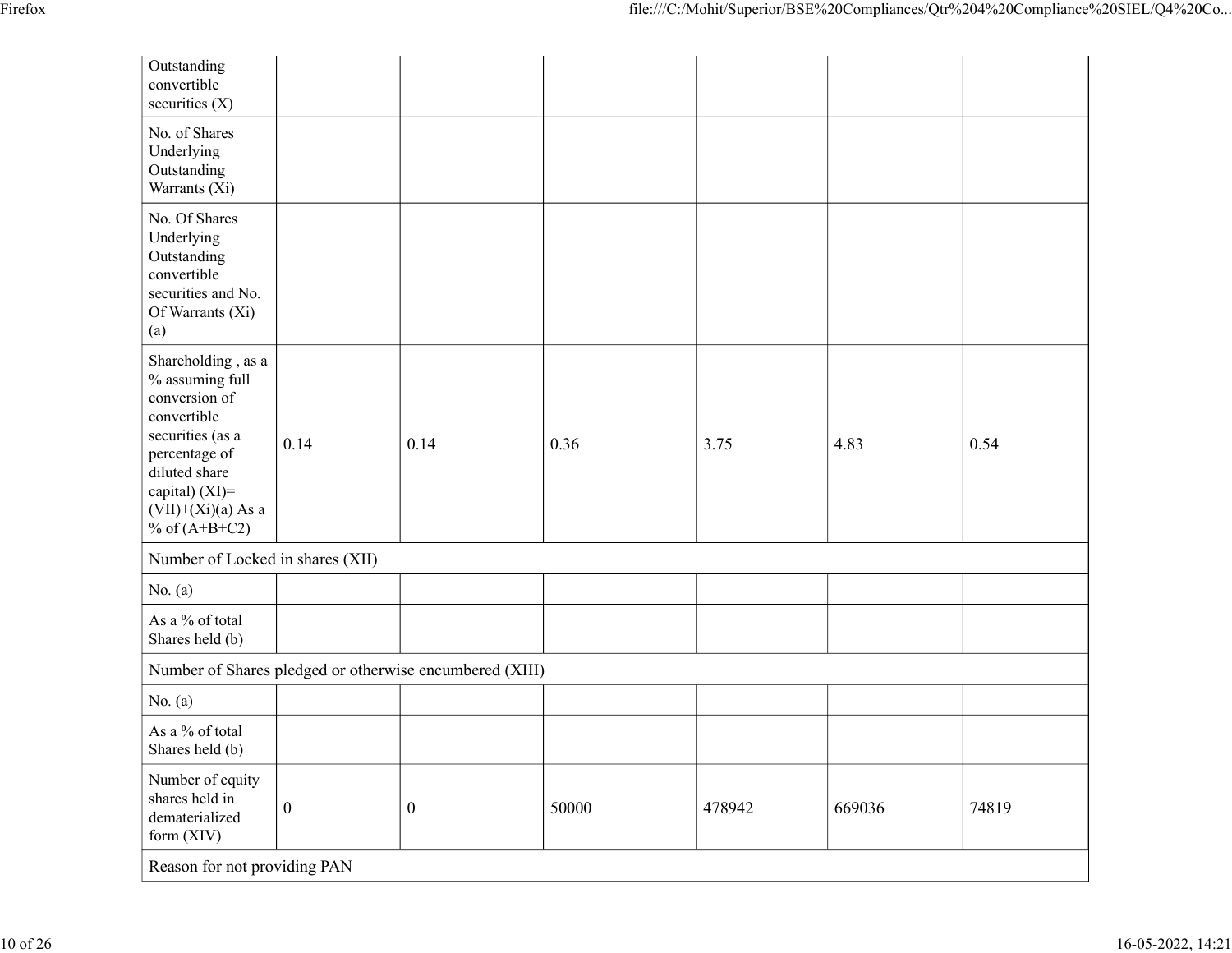|                                 |  | file:///C:/Mohit/Superior/BSE%20Compliances/Qtr%204%20Compliance%20SIEL/Q4%20Co |  |  |
|---------------------------------|--|---------------------------------------------------------------------------------|--|--|
| Reason for not<br>providing PAN |  |                                                                                 |  |  |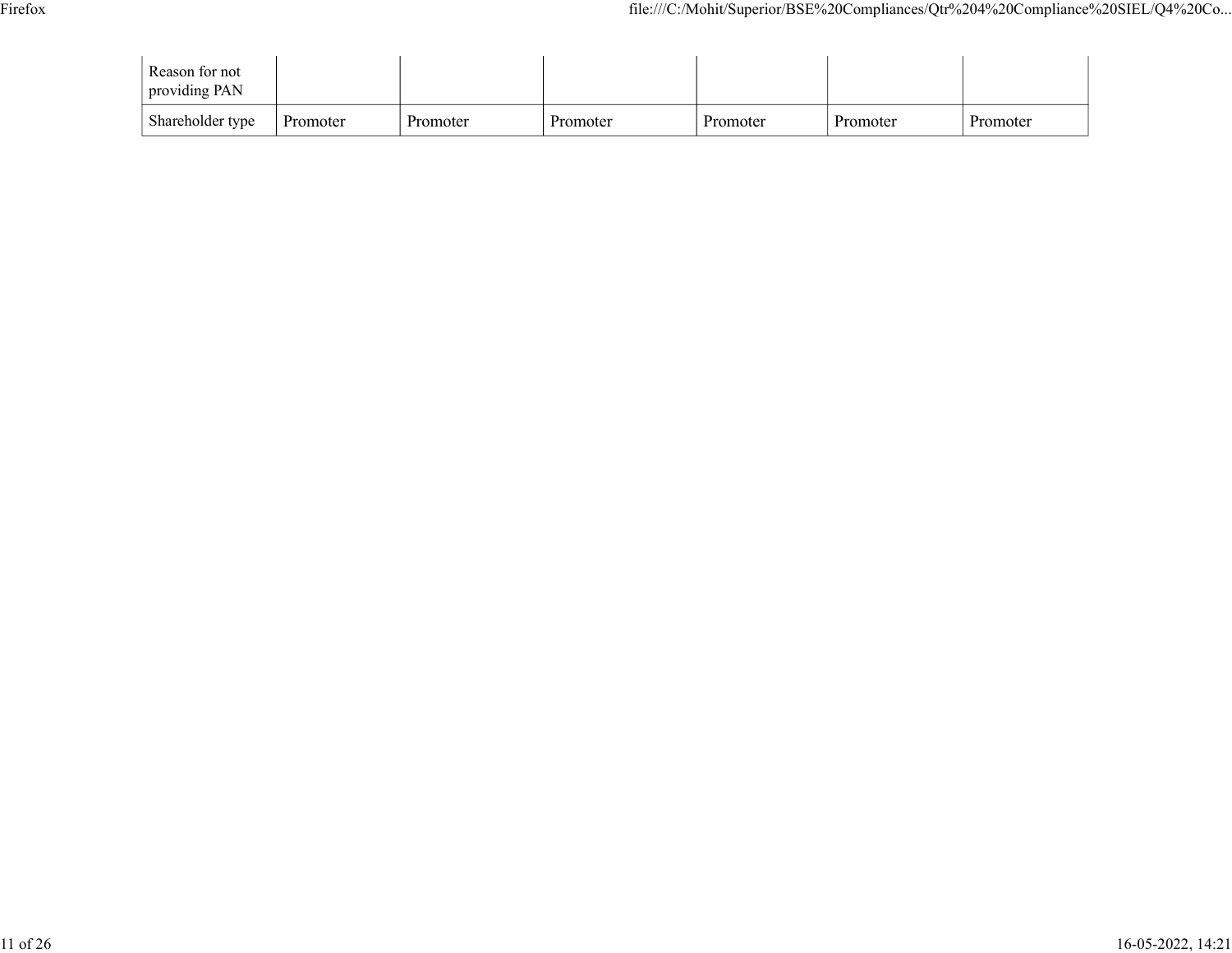|                                                                                                                         | file:///C:/Mohit/Superior/BSE%20Compliances/Qtr%204%20Compliance%20SIEL/Q4%20Co |
|-------------------------------------------------------------------------------------------------------------------------|---------------------------------------------------------------------------------|
|                                                                                                                         |                                                                                 |
|                                                                                                                         | Individuals/Hindu undivided Family                                              |
| Searial No.                                                                                                             |                                                                                 |
| Name of the<br>Shareholders (I)                                                                                         | Click here to go back                                                           |
| PAN(II)                                                                                                                 | Total                                                                           |
| No. of fully paid<br>up equity shares<br>held (IV)                                                                      | 1352797                                                                         |
| No. Of Partly paid-<br>up equity shares<br>held (V)                                                                     |                                                                                 |
| No. Of shares<br>underlying<br>Depository<br>Receipts (VI)                                                              |                                                                                 |
| Total nos. shares<br>$\text{held (VII)} =$<br>$(IV)+(V)+(VI)$                                                           | 1352797                                                                         |
| Shareholding as a<br>% of total no. of<br>shares (calculated<br>as per SCRR,<br>$1957$ ) (VIII) As a<br>% of $(A+B+C2)$ | 9.77                                                                            |
|                                                                                                                         | Number of Voting Rights held in each class of securities (IX)                   |
| Class eg: $X$                                                                                                           | 1352797                                                                         |
| Class eg:y                                                                                                              |                                                                                 |
| Total                                                                                                                   | 1352797                                                                         |
| Total as a $\%$ of<br>Total Voting rights                                                                               | 9.77                                                                            |
| No. Of Shares<br>Underlying                                                                                             |                                                                                 |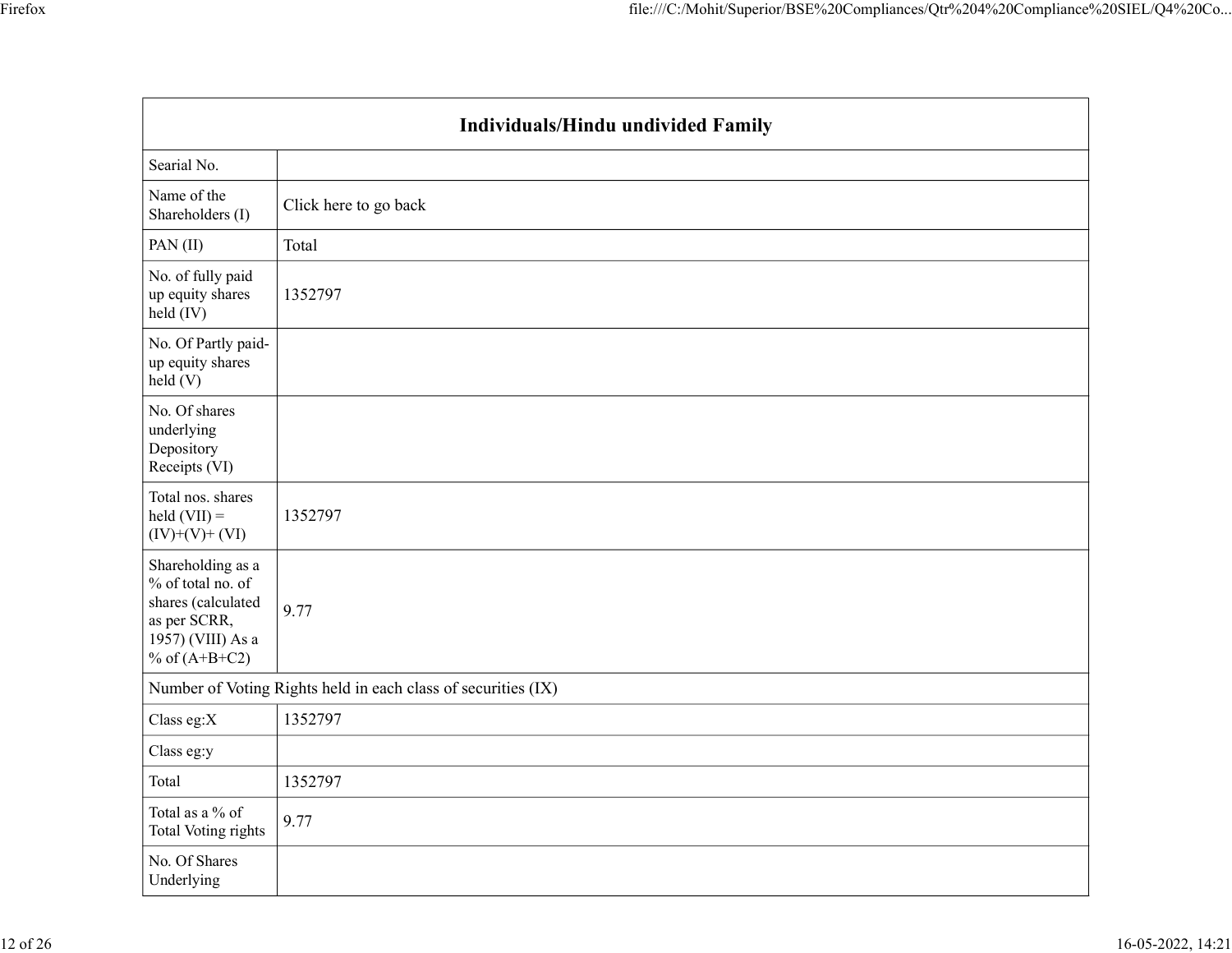| Firefox                                                                                                                                                                                   | file:///C:/Mohit/Superior/BSE%20Compliances/Qtr%204%20Compliance%20SIEL/Q4%20Co |
|-------------------------------------------------------------------------------------------------------------------------------------------------------------------------------------------|---------------------------------------------------------------------------------|
|                                                                                                                                                                                           |                                                                                 |
| Outstanding<br>convertible<br>securities (X)                                                                                                                                              |                                                                                 |
| No. of Shares<br>Underlying<br>Outstanding<br>Warrants (Xi)                                                                                                                               |                                                                                 |
| No. Of Shares<br>Underlying<br>Outstanding<br>convertible<br>securities and No.<br>Of Warrants (Xi)<br>(a)                                                                                |                                                                                 |
| Shareholding , as a<br>% assuming full<br>conversion of<br>convertible<br>securities (as a<br>percentage of<br>diluted share<br>capital) (XI)=<br>$(VII)+(Xi)(a)$ As a<br>% of $(A+B+C2)$ | 9.77                                                                            |
|                                                                                                                                                                                           | Number of Locked in shares (XII)                                                |
| No. $(a)$<br>As a $\%$ of total<br>Shares held (b)                                                                                                                                        |                                                                                 |
|                                                                                                                                                                                           | Number of Shares pledged or otherwise encumbered (XIII)                         |
| No. $(a)$                                                                                                                                                                                 |                                                                                 |
| As a % of total<br>Shares held (b)                                                                                                                                                        |                                                                                 |
| Number of equity<br>shares held in<br>dematerialized<br>form (XIV)                                                                                                                        | 1272797                                                                         |
|                                                                                                                                                                                           | Reason for not providing PAN                                                    |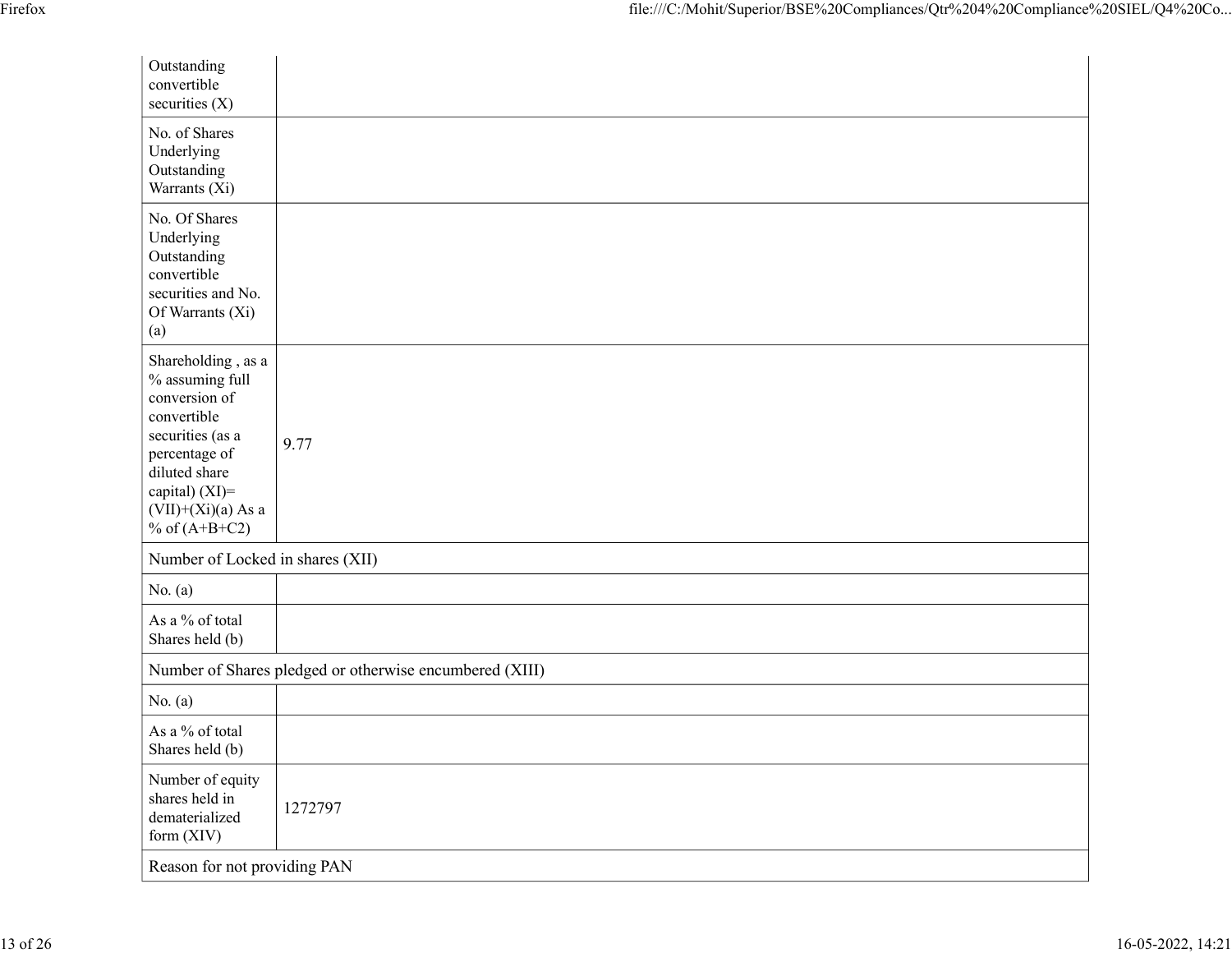| Firefox |                                 |  |  |  |  | file:///C:/Mohit/Superior/BSE%20Compliances/Qtr%204%20Compliance%20SIEL/Q4%20Co |
|---------|---------------------------------|--|--|--|--|---------------------------------------------------------------------------------|
|         | Reason for not<br>providing PAN |  |  |  |  |                                                                                 |
|         | Shareholder type                |  |  |  |  |                                                                                 |
|         |                                 |  |  |  |  |                                                                                 |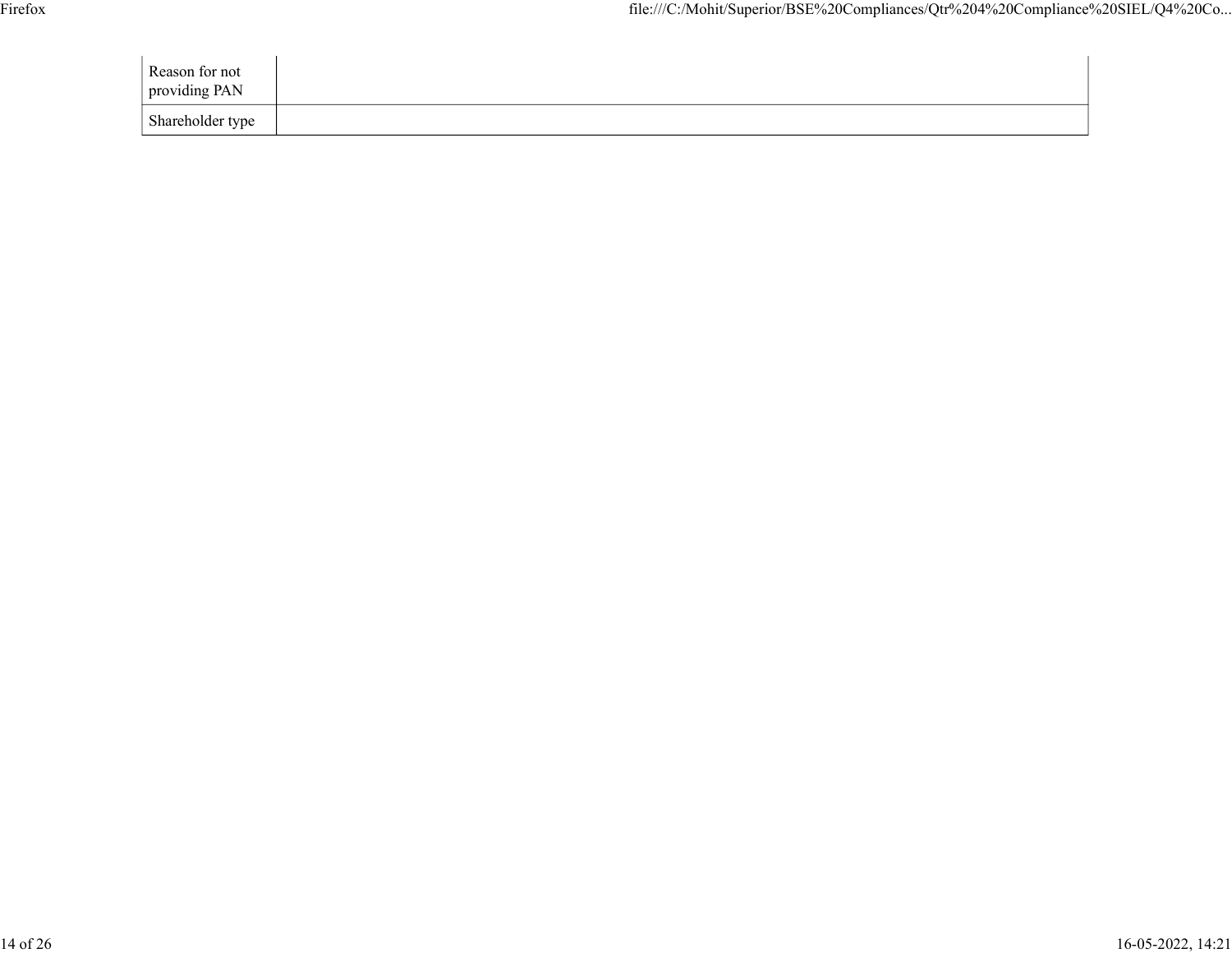|                                                                                                                      |                                                      |                                                               |                                                 |                                                           | file:///C:/Mohit/Superior/BSE%20Compliances/Qtr%204%20Compliance%20SIEL/Q4%20Co |                          |
|----------------------------------------------------------------------------------------------------------------------|------------------------------------------------------|---------------------------------------------------------------|-------------------------------------------------|-----------------------------------------------------------|---------------------------------------------------------------------------------|--------------------------|
|                                                                                                                      |                                                      |                                                               |                                                 |                                                           |                                                                                 |                          |
|                                                                                                                      |                                                      |                                                               |                                                 |                                                           |                                                                                 |                          |
|                                                                                                                      |                                                      |                                                               | Any Other (specify)                             |                                                           |                                                                                 |                          |
| Searial No.                                                                                                          |                                                      | $\overline{2}$                                                | 3                                               | $\overline{4}$                                            | $5\overline{)}$                                                                 |                          |
| Category                                                                                                             | <b>Bodies Corporate</b>                              | <b>Bodies Corporate</b>                                       | <b>Bodies Corporate</b>                         | <b>Bodies Corporate</b>                                   | <b>Bodies Corporate</b>                                                         | Click here<br>to go back |
| Name of the<br>Shareholders (I)                                                                                      | <b>SAPTRISHI</b><br><b>FINANCE PVT</b><br><b>LTD</b> | <b>FORTUNE</b><br><b>INDUSTRIAL</b><br><b>RESOURCES LTD</b>   | <b>HAL</b><br><b>OFFSHORE</b><br><b>LIMITED</b> | <b>HINDUSTAN</b><br><b>AQUA PRIVATE</b><br><b>LIMITED</b> | <b>MOON</b><br><b>BEVERAGES</b><br><b>LIMITED</b>                               |                          |
| PAN $(II)$                                                                                                           | AACCS0082R                                           | AAACF1853B                                                    | AAACH3144B                                      | AAACH3298J                                                | AAACM1635J                                                                      | Total                    |
| No. of the<br>Shareholders (I)                                                                                       |                                                      |                                                               |                                                 |                                                           |                                                                                 | $\mathfrak{H}$           |
| No. of fully paid<br>up equity shares<br>$\text{held (IV)}$                                                          | 35000                                                | 90000                                                         | 2586434                                         | 1000000                                                   | 1466305                                                                         | 5177739                  |
| No. Of Partly paid-<br>up equity shares<br>held(V)                                                                   |                                                      |                                                               |                                                 |                                                           |                                                                                 |                          |
| No. Of shares<br>underlying<br>Depository<br>Receipts (VI)                                                           |                                                      |                                                               |                                                 |                                                           |                                                                                 |                          |
| Total nos. shares<br>$\text{held (VII)} =$<br>$(IV)+(V)+(VI)$                                                        | 35000                                                | 90000                                                         | 2586434                                         | 1000000                                                   | 1466305                                                                         | 5177739                  |
| Shareholding as a<br>% of total no. of<br>shares (calculated<br>as per SCRR,<br>1957) (VIII) As a<br>% of $(A+B+C2)$ | $\vert$ 0.25                                         | 0.65                                                          | 18.67                                           | 7.22                                                      | 10.59                                                                           | 37.38                    |
|                                                                                                                      |                                                      | Number of Voting Rights held in each class of securities (IX) |                                                 |                                                           |                                                                                 |                          |
| Class eg: X                                                                                                          | 35000                                                | 90000                                                         | 2586434                                         | 1000000                                                   | 1466305                                                                         |                          |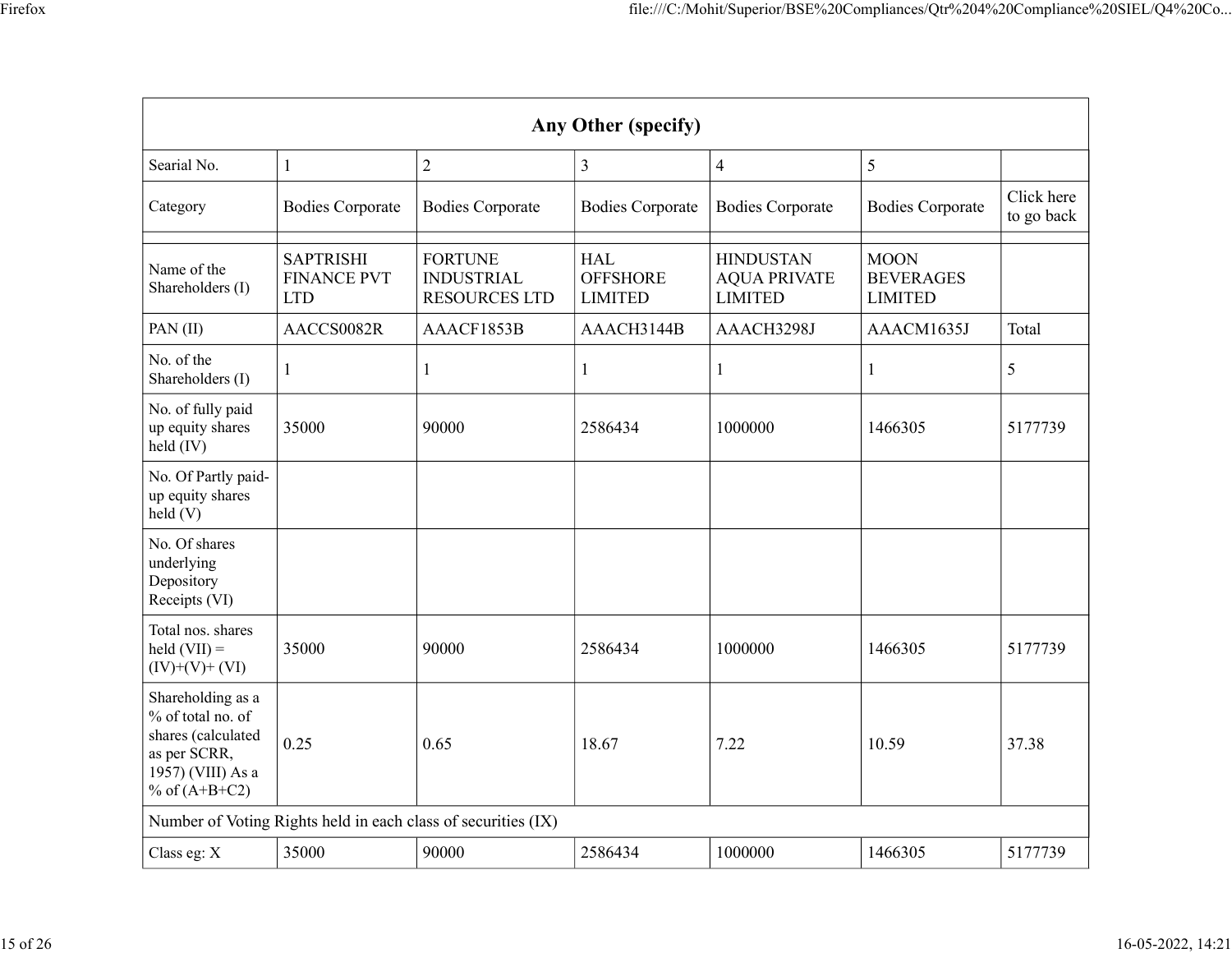|                                           |                                                         |       |         | file:///C:/Mohit/Superior/BSE%20Compliances/Qtr%204%20Compliance%20SIEL/Q4%20Co |         |         |
|-------------------------------------------|---------------------------------------------------------|-------|---------|---------------------------------------------------------------------------------|---------|---------|
|                                           |                                                         |       |         |                                                                                 |         |         |
| Class eg:y                                |                                                         |       |         |                                                                                 |         |         |
| Total                                     | 35000                                                   | 90000 | 2586434 | 1000000                                                                         | 1466305 | 5177739 |
| Total as a $\%$ of<br>Total Voting rights | 0.25                                                    | 0.65  | 18.67   | 7.22                                                                            | 10.59   | 37.38   |
| No. Of Shares                             |                                                         |       |         |                                                                                 |         |         |
| Underlying<br>Outstanding                 |                                                         |       |         |                                                                                 |         |         |
| convertible<br>securities $(X)$           |                                                         |       |         |                                                                                 |         |         |
| No. of Shares                             |                                                         |       |         |                                                                                 |         |         |
| Underlying<br>Outstanding                 |                                                         |       |         |                                                                                 |         |         |
| Warrants (Xi)                             |                                                         |       |         |                                                                                 |         |         |
| No. Of Shares<br>Underlying               |                                                         |       |         |                                                                                 |         |         |
| Outstanding                               |                                                         |       |         |                                                                                 |         |         |
| convertible<br>securities and No.         |                                                         |       |         |                                                                                 |         |         |
| Of Warrants (Xi)<br>(a)                   |                                                         |       |         |                                                                                 |         |         |
| Shareholding, as a                        |                                                         |       |         |                                                                                 |         |         |
| $\%$ assuming full                        |                                                         |       |         |                                                                                 |         |         |
| conversion of<br>convertible              |                                                         |       |         |                                                                                 |         |         |
| securities (as a                          | $\vert 0.25 \vert$                                      | 0.65  | 18.67   | 7.22                                                                            | 10.59   | 37.38   |
| percentage of<br>diluted share            |                                                         |       |         |                                                                                 |         |         |
| capital) $(XI)=$<br>(VII)+(X) As a $\%$   |                                                         |       |         |                                                                                 |         |         |
| of $(A+B+C2)$                             |                                                         |       |         |                                                                                 |         |         |
| Number of Locked in shares (XII)          |                                                         |       |         |                                                                                 |         |         |
| No. $(a)$                                 |                                                         |       |         |                                                                                 |         |         |
| As a $\%$ of total                        |                                                         |       |         |                                                                                 |         |         |
| Shares held (b)                           |                                                         |       |         |                                                                                 |         |         |
|                                           | Number of Shares pledged or otherwise encumbered (XIII) |       |         |                                                                                 |         |         |
| No. $(a)$                                 |                                                         |       |         |                                                                                 |         |         |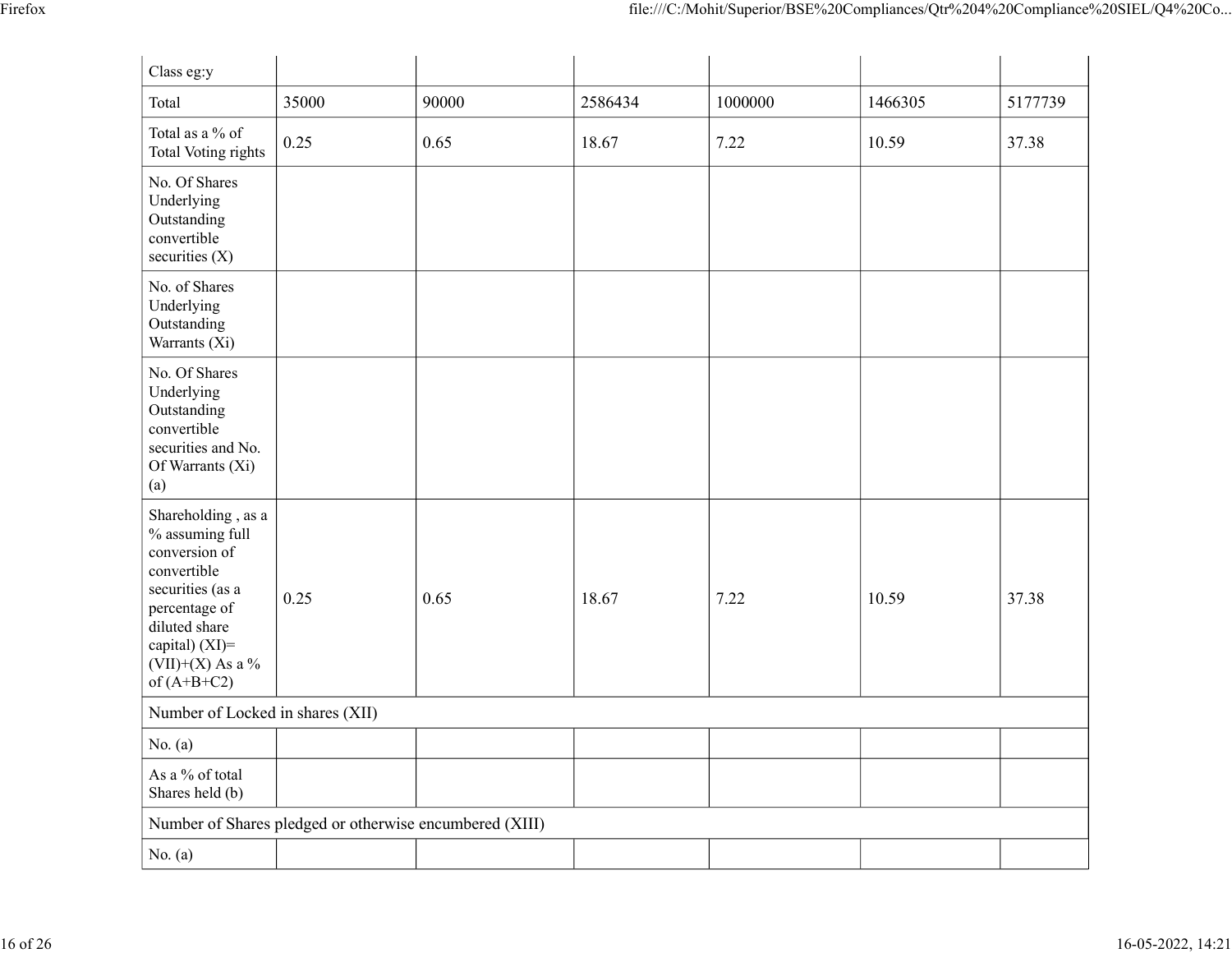|                                                                    |                  |       |         | file:///C:/Mohit/Superior/BSE%20Compliances/Qtr%204%20Compliance%20SIEL/Q4%20Co |         |         |
|--------------------------------------------------------------------|------------------|-------|---------|---------------------------------------------------------------------------------|---------|---------|
| As a % of total<br>Shares held (b)                                 |                  |       |         |                                                                                 |         |         |
| Number of equity<br>shares held in<br>dematerialized<br>form (XIV) | $\boldsymbol{0}$ | 90000 | 2586434 | 1000000                                                                         | 1466305 | 5142739 |
| Reason for not providing PAN                                       |                  |       |         |                                                                                 |         |         |
| Reason for not<br>providing PAN                                    |                  |       |         |                                                                                 |         |         |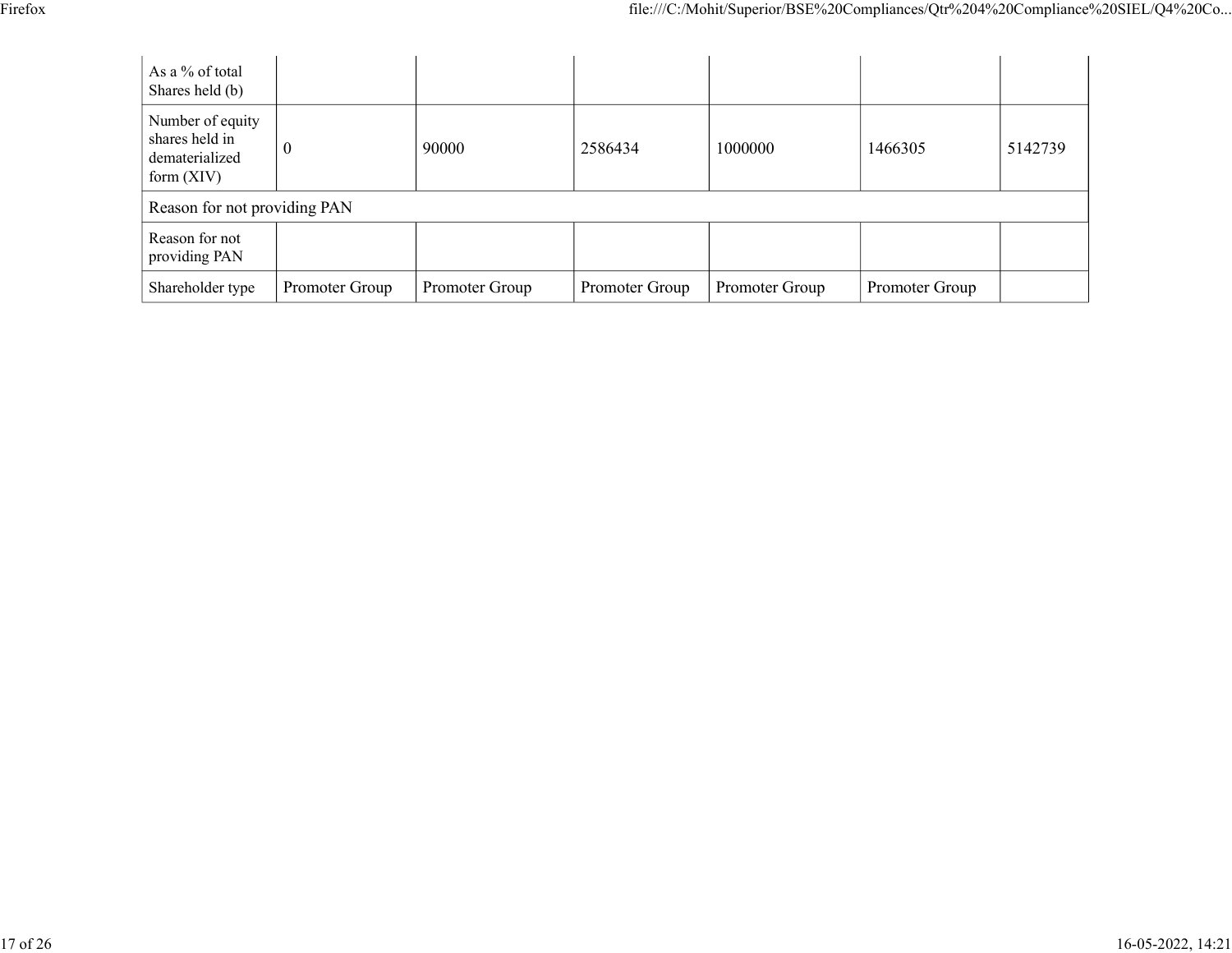|                                                                                                                      |                                                                                                   |                             |                               | file:///C:/Mohit/Superior/BSE%20Compliances/Qtr%204%20Compliance%20SIEL/Q4%20Co |                                      |                               |                                                |
|----------------------------------------------------------------------------------------------------------------------|---------------------------------------------------------------------------------------------------|-----------------------------|-------------------------------|---------------------------------------------------------------------------------|--------------------------------------|-------------------------------|------------------------------------------------|
|                                                                                                                      |                                                                                                   |                             |                               |                                                                                 |                                      |                               |                                                |
|                                                                                                                      |                                                                                                   |                             |                               |                                                                                 |                                      |                               |                                                |
|                                                                                                                      |                                                                                                   |                             |                               |                                                                                 |                                      |                               |                                                |
|                                                                                                                      | Individuals - ii. Individual shareholders holding nominal share capital in excess of Rs. 2 lakhs. |                             |                               |                                                                                 |                                      |                               |                                                |
| Searial No.                                                                                                          | 1                                                                                                 | $\overline{2}$              | $\overline{3}$                | $\overline{4}$                                                                  | $5\overline{)}$                      | 6                             | $\overline{7}$                                 |
| Name of the<br>Shareholders (I)                                                                                      | BRIJ<br><b>BHUSHAN</b><br><b>SINGAL HUF</b>                                                       | <b>NEERAJ</b><br>SINGAL HUF | <b>RAKESH</b><br><b>RELAN</b> | <b>RITU</b><br>SINGAL                                                           | <b>RUPESH JHA</b>                    | <b>MANISH</b><br><b>KUMAR</b> | <b>BRIJ</b><br><b>BHUSHAN</b><br><b>SINGAL</b> |
| PAN(II)                                                                                                              | AAAHB6923R                                                                                        | AAEHN4557P                  | AAEPR9201L                    |                                                                                 | ABHPS3711N   ACAFS1762K   ACAFS9647P |                               | AEFPS6298M                                     |
| No. of fully paid<br>up equity shares<br>$held$ (IV)                                                                 | 450000                                                                                            | 450000                      | 250974                        | 450000                                                                          | 149500                               | 156251                        | 450000                                         |
| No. Of Partly paid-<br>up equity shares<br>held(V)                                                                   |                                                                                                   |                             |                               |                                                                                 |                                      |                               |                                                |
| No. Of shares<br>underlying<br>Depository<br>Receipts (VI)                                                           |                                                                                                   |                             |                               |                                                                                 |                                      |                               |                                                |
| Total nos. shares<br>$\text{held (VII)} =$<br>$(IV)+(V)+(VI)$                                                        | 450000                                                                                            | 450000                      | 250974                        | 450000                                                                          | 149500                               | 156251                        | 450000                                         |
| Shareholding as a<br>% of total no. of<br>shares (calculated<br>as per SCRR,<br>1957) (VIII) As a<br>% of $(A+B+C2)$ | 3.25                                                                                              | 3.25                        | 1.81                          | 3.25                                                                            | 1.08                                 | 1.13                          | 3.25                                           |
| Number of Voting Rights held in each class of securities (IX)                                                        |                                                                                                   |                             |                               |                                                                                 |                                      |                               |                                                |
| Class eg: X                                                                                                          | 450000                                                                                            | 450000                      | 250974                        | 450000                                                                          | 149500                               | 156251                        | 450000                                         |
| Class eg:y                                                                                                           |                                                                                                   |                             |                               |                                                                                 |                                      |                               |                                                |
| Total                                                                                                                | 450000                                                                                            | 450000                      | 250974                        | 450000                                                                          | 149500                               | 156251                        | 450000                                         |
| Total as a $\%$ of                                                                                                   | 3.25                                                                                              | 3.25                        | 1.81                          | 3.25                                                                            | 1.08                                 | 1.13                          | 3.25                                           |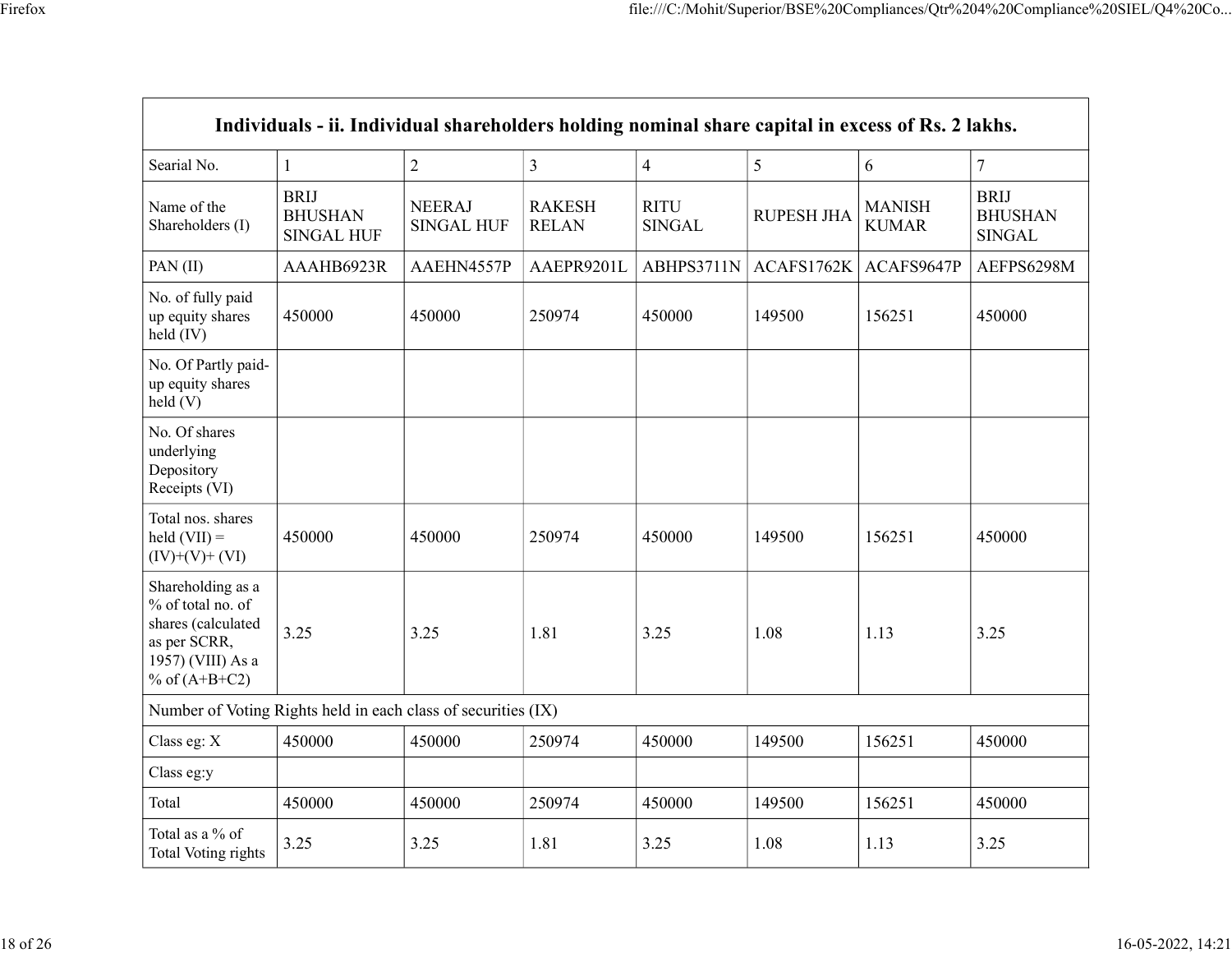|                                                                                                                                                                                         |                                  |        |        |        |        |        | file:///C:/Mohit/Superior/BSE%20Compliances/Qtr%204%20Compliance%20SIEL/Q4%20Co |
|-----------------------------------------------------------------------------------------------------------------------------------------------------------------------------------------|----------------------------------|--------|--------|--------|--------|--------|---------------------------------------------------------------------------------|
| No. Of Shares<br>Underlying<br>Outstanding<br>convertible<br>securities $(X)$                                                                                                           |                                  |        |        |        |        |        |                                                                                 |
| No. of Shares<br>Underlying<br>Outstanding<br>Warrants (Xi)                                                                                                                             |                                  |        |        |        |        |        |                                                                                 |
| No. Of Shares<br>Underlying<br>Outstanding<br>convertible<br>securities and No.<br>Of Warrants (Xi)<br>$\left( \text{a}\right)$                                                         |                                  |        |        |        |        |        |                                                                                 |
| Shareholding, as a<br>$\%$ assuming full<br>conversion of<br>convertible<br>securities (as a<br>percentage of<br>diluted share<br>capital) (XI)=<br>$(VII)+(X)$ As a %<br>of $(A+B+C2)$ | 3.25                             | 3.25   | 1.81   | 3.25   | 1.08   | 1.13   | 3.25                                                                            |
| No. $(a)$                                                                                                                                                                               | Number of Locked in shares (XII) |        |        |        |        |        |                                                                                 |
| As a % of total<br>Shares held (b)                                                                                                                                                      |                                  |        |        |        |        |        |                                                                                 |
| Number of equity<br>shares held in<br>dematerialized<br>form (XIV)                                                                                                                      | 450000                           | 450000 | 250974 | 450000 | 149500 | 156251 | 450000                                                                          |
| Reason for not providing PAN                                                                                                                                                            |                                  |        |        |        |        |        |                                                                                 |
| Reason for not<br>providing PAN                                                                                                                                                         |                                  |        |        |        |        |        |                                                                                 |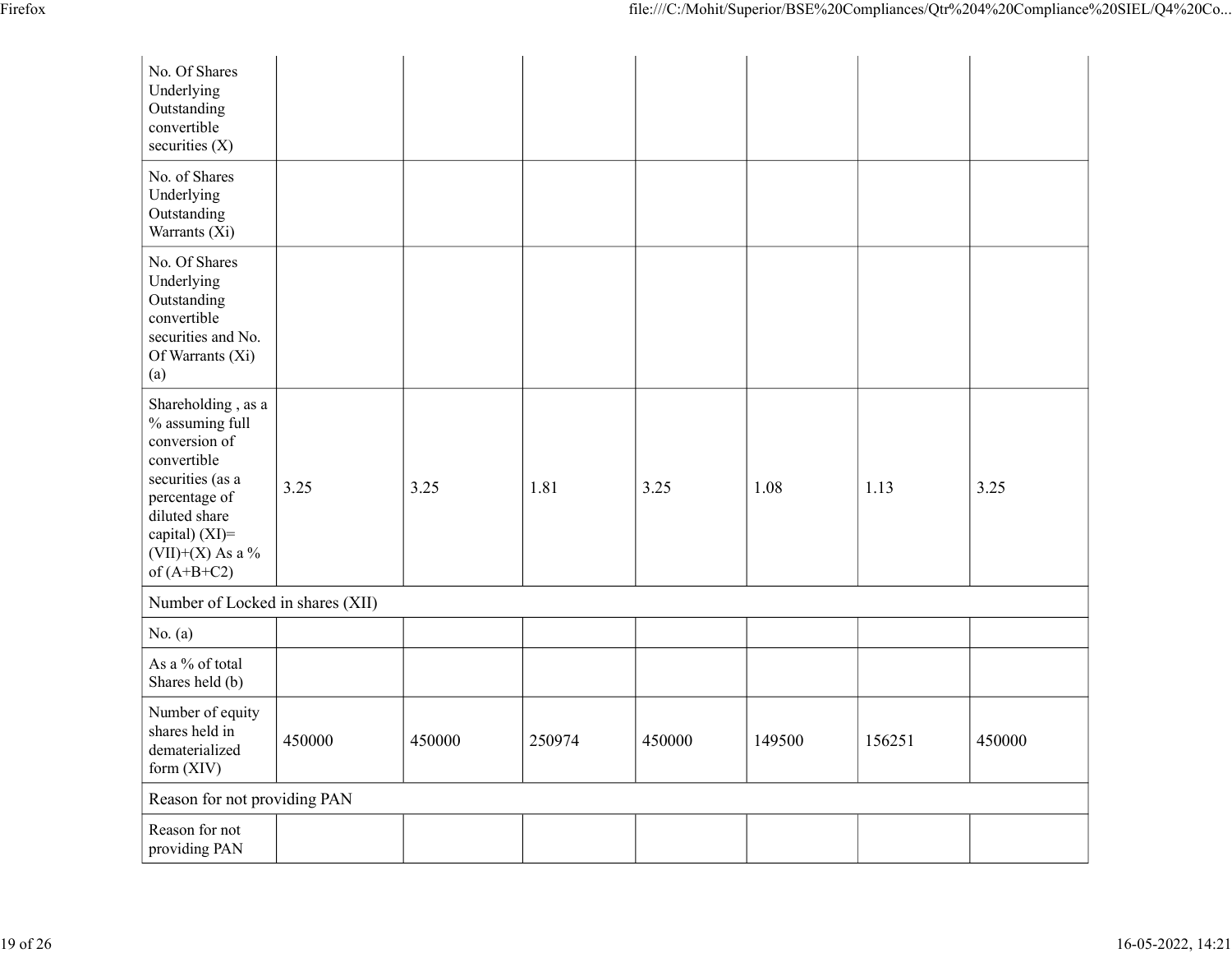|                                                                                                                      |                                                               |                   | file:///C:/Mohit/Superior/BSE%20Compliances/Qtr%204%20Compliance%20SIEL/Q4%20Co                   |
|----------------------------------------------------------------------------------------------------------------------|---------------------------------------------------------------|-------------------|---------------------------------------------------------------------------------------------------|
|                                                                                                                      |                                                               |                   |                                                                                                   |
|                                                                                                                      |                                                               |                   |                                                                                                   |
|                                                                                                                      |                                                               |                   |                                                                                                   |
|                                                                                                                      |                                                               |                   | Individuals - ii. Individual shareholders holding nominal share capital in excess of Rs. 2 lakhs. |
| Searial No.                                                                                                          | $\, 8$                                                        | 9                 |                                                                                                   |
| Name of the                                                                                                          |                                                               |                   |                                                                                                   |
| Shareholders (I)                                                                                                     | NEERAJ SINGAL                                                 | <b>UMA SINGAL</b> | Click here to go back                                                                             |
| PAN(II)                                                                                                              | ANRPS7986B                                                    | ANRPS7987A        | Total                                                                                             |
| No. of fully paid<br>up equity shares<br>held (IV)                                                                   | 450000                                                        | 250000            | 3056725                                                                                           |
| No. Of Partly paid-<br>up equity shares<br>held(V)                                                                   |                                                               |                   |                                                                                                   |
| No. Of shares<br>underlying<br>Depository<br>Receipts (VI)                                                           |                                                               |                   |                                                                                                   |
| Total nos. shares<br>$\text{held (VII)} =$<br>$(IV)+(V)+(VI)$                                                        | 450000                                                        | 250000            | 3056725                                                                                           |
| Shareholding as a<br>% of total no. of<br>shares (calculated<br>as per SCRR,<br>1957) (VIII) As a<br>% of $(A+B+C2)$ | 3.25                                                          | 1.81              | 22.07                                                                                             |
|                                                                                                                      | Number of Voting Rights held in each class of securities (IX) |                   |                                                                                                   |
| Class eg: X                                                                                                          | 450000                                                        | 250000            | 3056725                                                                                           |
| Class eg:y                                                                                                           |                                                               |                   |                                                                                                   |
| Total                                                                                                                | 450000                                                        | 250000            | 3056725                                                                                           |
| Total as a $\%$ of<br>Total Voting rights                                                                            | 3.25                                                          | 1.81              | 22.07                                                                                             |
| No. Of Shares                                                                                                        |                                                               |                   |                                                                                                   |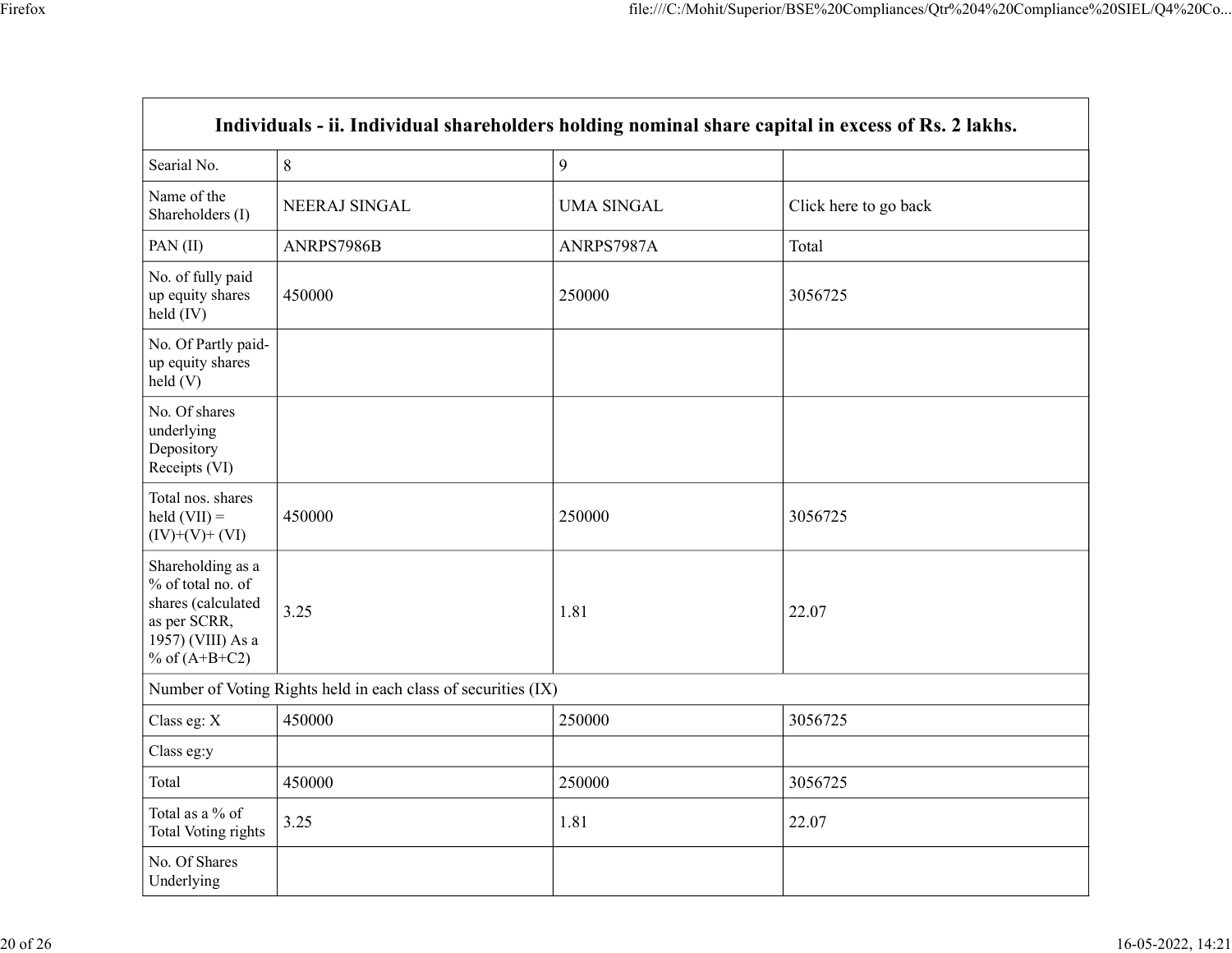| Firefox |                                                         |        |        | file:///C:/Mohit/Superior/BSE%20Compliances/Qtr%204%20Compliance%20SIEL/Q4%20Co |  |
|---------|---------------------------------------------------------|--------|--------|---------------------------------------------------------------------------------|--|
|         |                                                         |        |        |                                                                                 |  |
|         | Outstanding<br>convertible                              |        |        |                                                                                 |  |
|         | securities (X)                                          |        |        |                                                                                 |  |
|         | No. of Shares<br>Underlying                             |        |        |                                                                                 |  |
|         | Outstanding<br>Warrants (Xi)                            |        |        |                                                                                 |  |
|         | No. Of Shares<br>Underlying                             |        |        |                                                                                 |  |
|         | Outstanding<br>convertible                              |        |        |                                                                                 |  |
|         | securities and No.<br>Of Warrants (Xi)                  |        |        |                                                                                 |  |
|         | (a)                                                     |        |        |                                                                                 |  |
|         | Shareholding , as a<br>% assuming full<br>conversion of |        |        |                                                                                 |  |
|         | convertible                                             |        |        |                                                                                 |  |
|         | securities (as a<br>percentage of                       | 3.25   | 1.81   | 22.07                                                                           |  |
|         | diluted share<br>capital) (XI)=                         |        |        |                                                                                 |  |
|         | $(VII)+(X)$ As a %<br>of $(A+B+C2)$                     |        |        |                                                                                 |  |
|         | Number of Locked in shares (XII)                        |        |        |                                                                                 |  |
|         | No. $(a)$                                               |        |        |                                                                                 |  |
|         | As a $\%$ of total<br>Shares held (b)                   |        |        |                                                                                 |  |
|         | Number of equity<br>shares held in                      |        |        |                                                                                 |  |
|         | dematerialized<br>form (XIV)                            | 450000 | 250000 | 3056725                                                                         |  |
|         | Reason for not providing PAN                            |        |        |                                                                                 |  |
|         | Reason for not                                          |        |        |                                                                                 |  |
|         | providing PAN                                           |        |        |                                                                                 |  |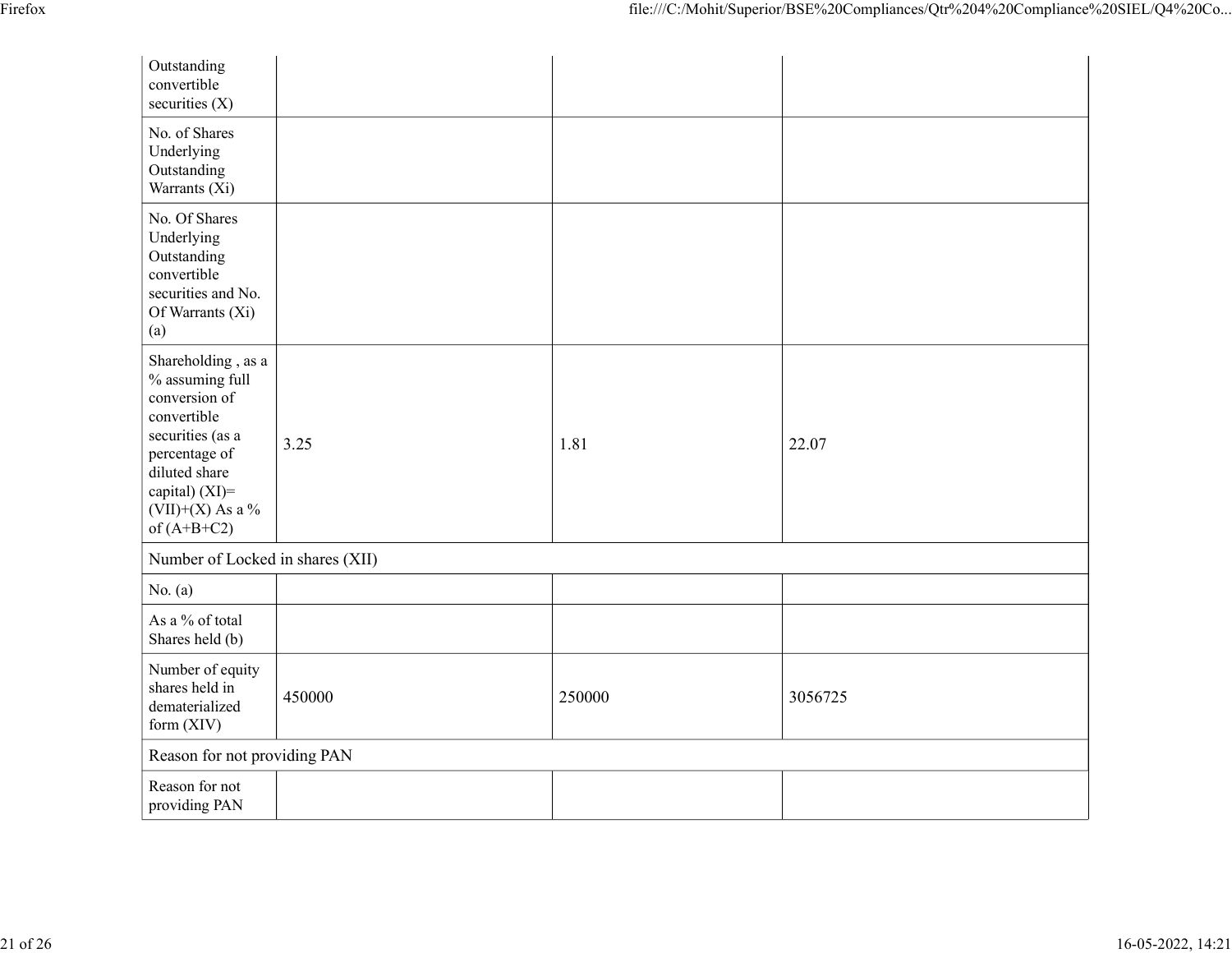|                                                                                                                      |                                                               |                           |                         | file:///C:/Mohit/Superior/BSE%20Compliances/Qtr%204%20Compliance%20SIEL/Q4%20Co |
|----------------------------------------------------------------------------------------------------------------------|---------------------------------------------------------------|---------------------------|-------------------------|---------------------------------------------------------------------------------|
|                                                                                                                      |                                                               |                           |                         |                                                                                 |
|                                                                                                                      |                                                               |                           |                         |                                                                                 |
|                                                                                                                      |                                                               | Any Other (specify)       |                         |                                                                                 |
| Searial No.                                                                                                          |                                                               | $\sqrt{2}$                | $\mathfrak{Z}$          |                                                                                 |
| Category<br>Category / More                                                                                          | <b>Bodies Corporate</b>                                       | Non-Resident Indian (NRI) | <b>Clearing Members</b> |                                                                                 |
| than 1 percentage                                                                                                    | More than 1 percentage of shareholding                        | Category                  | Category                |                                                                                 |
| Name of the<br>Shareholders (I)                                                                                      | JAY POLYCHEM (INDIA) LIMITED                                  |                           |                         | Click here to go back                                                           |
| PAN(II)                                                                                                              | AAACJ0657M                                                    |                           |                         | Total                                                                           |
| No. of the<br>Shareholders (I)                                                                                       |                                                               | $\sqrt{2}$                |                         | 3                                                                               |
| No. of fully paid<br>up equity shares<br>$\text{held} (IV)$                                                          | 1500000                                                       | 1100                      | $\overline{2}$          | 1102                                                                            |
| No. Of Partly paid-<br>up equity shares<br>$\text{held}$ (V)                                                         |                                                               |                           |                         |                                                                                 |
| No. Of shares<br>underlying<br>Depository<br>Receipts (VI)                                                           |                                                               |                           |                         |                                                                                 |
| Total nos. shares<br>$\text{held (VII)} =$<br>$(IV)+(V)+(VI)$                                                        | 1500000                                                       | 1100                      | $\mathbf{2}$            | 1102                                                                            |
| Shareholding as a<br>% of total no. of<br>shares (calculated<br>as per SCRR,<br>1957) (VIII) As a<br>% of $(A+B+C2)$ | 10.83                                                         | $\vert 0.01 \vert$        | $\boldsymbol{0}$        | $0.01\,$                                                                        |
|                                                                                                                      | Number of Voting Rights held in each class of securities (IX) |                           |                         |                                                                                 |
| Class eg: X                                                                                                          | 1500000                                                       | 1100                      | $\overline{c}$          | 1102                                                                            |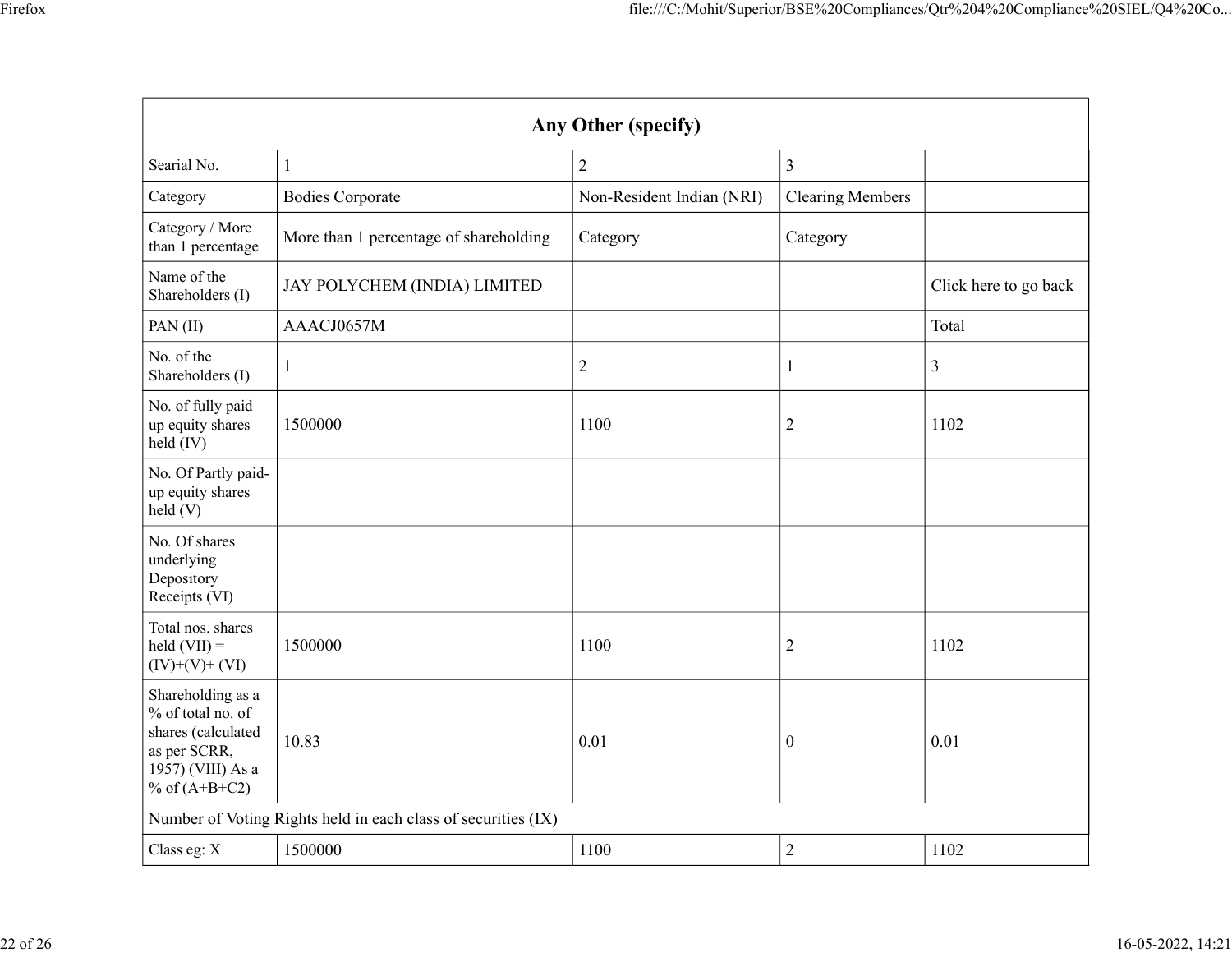|                                                                                                                                                                                           |         |      |                  | file:///C:/Mohit/Superior/BSE%20Compliances/Qtr%204%20Compliance%20SIEL/Q4%20Co |
|-------------------------------------------------------------------------------------------------------------------------------------------------------------------------------------------|---------|------|------------------|---------------------------------------------------------------------------------|
| Class eg:y                                                                                                                                                                                |         |      |                  |                                                                                 |
| Total                                                                                                                                                                                     | 1500000 | 1100 | 2                | 1102                                                                            |
| Total as a $\%$ of<br>Total Voting rights                                                                                                                                                 | 10.83   | 0.01 | $\mathbf{0}$     | 0.01                                                                            |
| No. Of Shares<br>Underlying<br>Outstanding<br>convertible<br>securities $(X)$                                                                                                             |         |      |                  |                                                                                 |
| No. of Shares<br>Underlying<br>Outstanding<br>Warrants $(X_i)$                                                                                                                            |         |      |                  |                                                                                 |
| No. Of Shares<br>Underlying<br>Outstanding<br>convertible<br>securities and No.<br>Of Warrants (Xi)<br>(a)                                                                                |         |      |                  |                                                                                 |
| Shareholding , as a<br>$\%$ assuming full<br>conversion of<br>convertible<br>securities (as a<br>percentage of<br>diluted share<br>capital) (XI)=<br>(VII)+(X) As a $\%$<br>of $(A+B+C2)$ | 10.83   | 0.01 | $\boldsymbol{0}$ | $0.01\,$                                                                        |
| Number of Locked in shares (XII)                                                                                                                                                          |         |      |                  |                                                                                 |
| No. $(a)$<br>As a % of total<br>Shares held (b)                                                                                                                                           |         |      |                  |                                                                                 |
| Number of equity<br>shares held in<br>dematerialized<br>form (XIV)                                                                                                                        | 1500000 | 1100 | $\overline{2}$   | 1102                                                                            |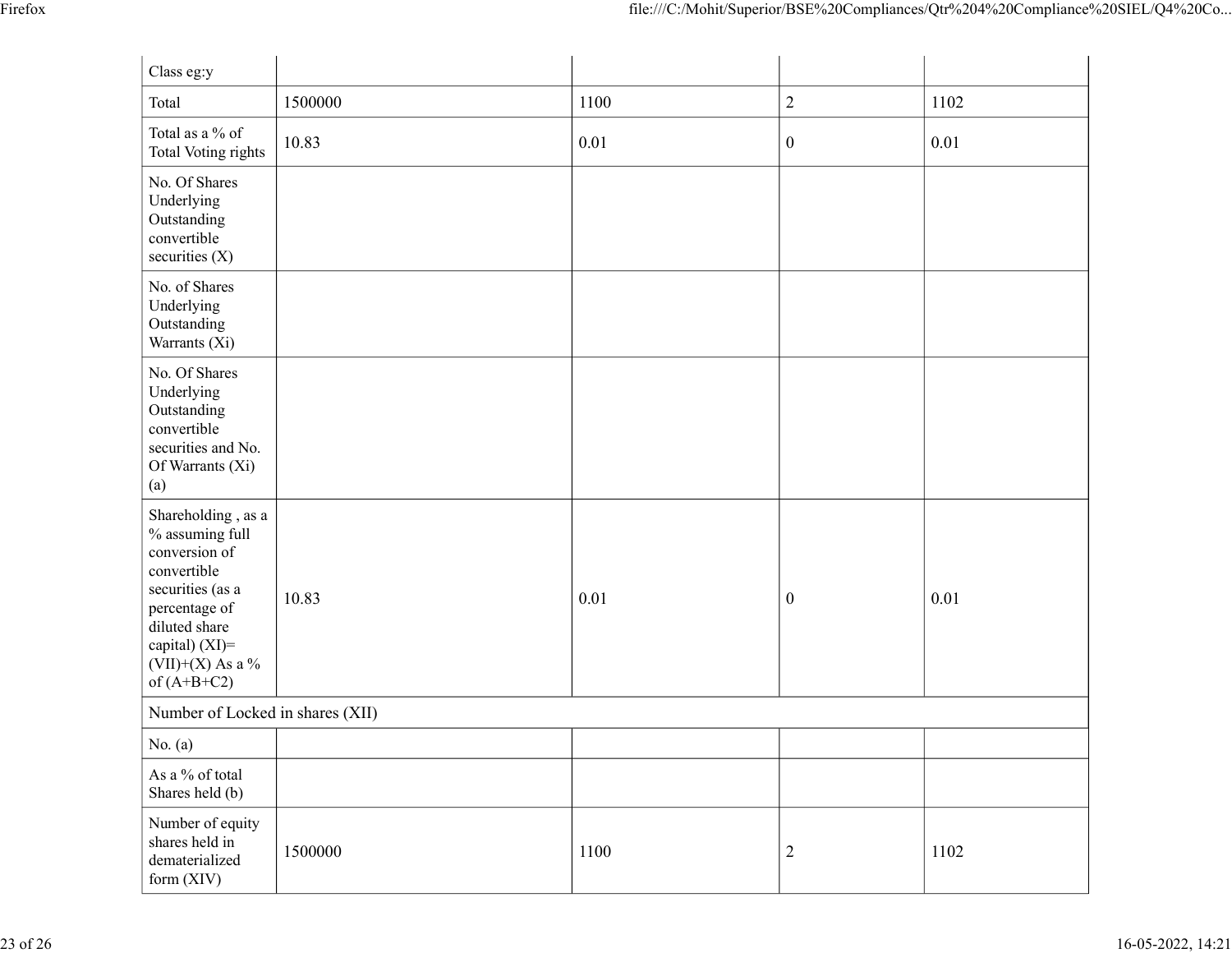| Firefox |                                 |  |                        | file:///C:/Mohit/Superior/BSE%20Compliances/Qtr%204%20Compliance%20SIEL/Q4%20Co |  |  |  |
|---------|---------------------------------|--|------------------------|---------------------------------------------------------------------------------|--|--|--|
|         |                                 |  |                        |                                                                                 |  |  |  |
|         | Reason for not providing PAN    |  |                        |                                                                                 |  |  |  |
|         | Reason for not<br>providing PAN |  | Textual Information(1) |                                                                                 |  |  |  |
|         |                                 |  |                        |                                                                                 |  |  |  |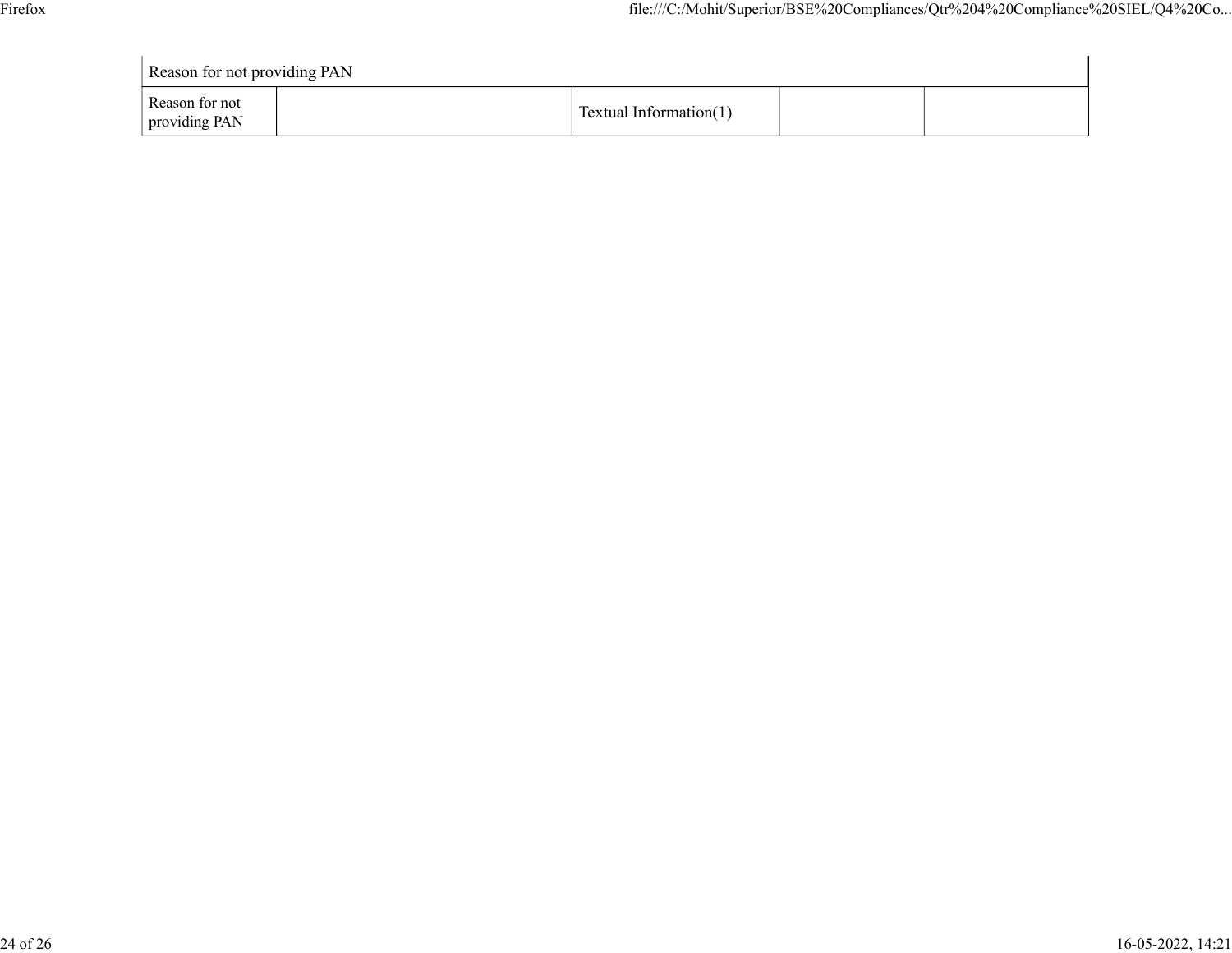| file:///C:/Mohit/Superior/BSE%20Compliances/Qtr%204%20Compliance%20SIEL/Q4%20Co |
|---------------------------------------------------------------------------------|
|                                                                                 |
|                                                                                 |
| <b>Text Block</b>                                                               |